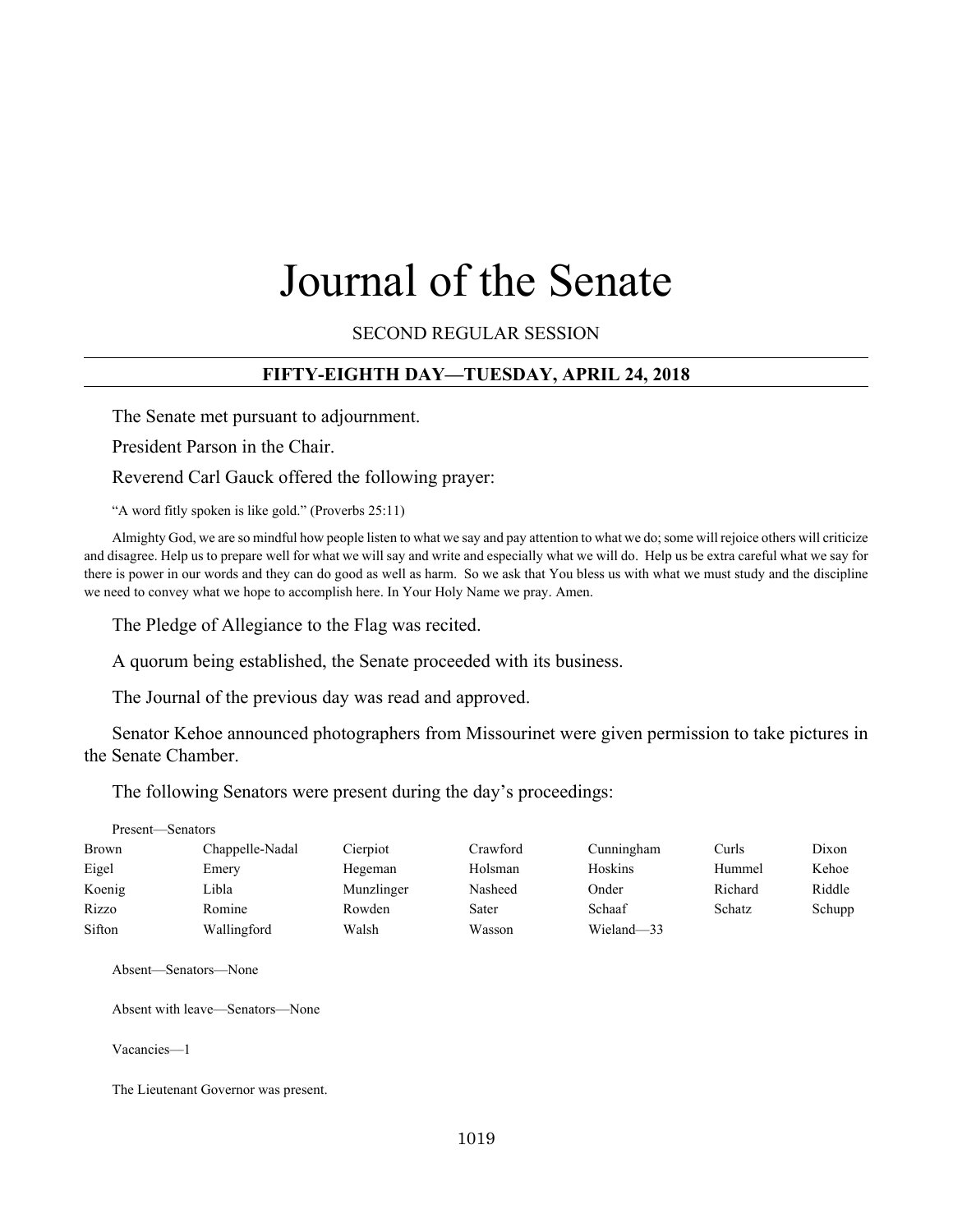#### **RESOLUTIONS**

Senator Schupp offered Senate Resolution No. 1798, regarding Marilyn Ratkin, St. Louis, which was adopted.

Senator Kehoe offered Senate Resolution No. 1799, regarding the death of Deputy Casey Lee Shoemate, Eldon, which was adopted.

Senator Koenig offered Senate Resolution No. 1800, regarding Gabriella Indelicato, Grover, which was adopted.

Senator Koenig offered Senate Resolution No. 1801, regarding Megan Majeski, Wildwood, which was adopted.

Senator Koenig offered Senate Resolution No. 1802, regarding Courtney Kramme, Kirkwood, which was adopted.

Senator Koenig offered Senate Resolution No. 1803, regarding Anna Marie Jones, Des Peres, which was adopted.

Senator Koenig offered Senate Resolution No. 1804, regarding Lauren Hammett, Saint Louis, which was adopted.

Senator Koenig offered Senate Resolution No. 1805, regarding Megan Lynn Hake, Ellisville, which was adopted.

Senator Koenig offered Senate Resolution No. 1806, regarding Aurora Paolicchi, Ballwin, which was adopted.

Senator Koenig offered Senate Resolution No. 1807, regarding Erica Ried, Saint Louis, which was adopted.

Senator Koenig offered Senate Resolution No. 1808, regarding Danielle Stallings, Ballwin, which was adopted.

Senator Nasheed offered Senate Resolution No. 1809, regarding Chuck Loomis, St. Joseph, which was adopted.

Senator Nasheed offered Senate Resolution No. 1810, regarding Gary Wilkinson, Liberty, which was adopted.

Senator Sater offered Senate Resolution No. 1811, regarding Nadean Davis, Cassville, which was adopted.

Senator Sater offered Senate Resolution No. 1812, regarding Janet Beeler, Lampe, which was adopted.

Senator Sater offered Senate Resolution No. 1813, regarding Shirley "Sam" Morgan Alps, Pineville, which was adopted.

Senator Sater offered Senate Resolution No. 1814, regarding Maura Sparks, Pierce City, which was adopted.

Senator Sater offered Senate Resolution No. 1815, regarding E. Edd Akers, Branson, which was adopted.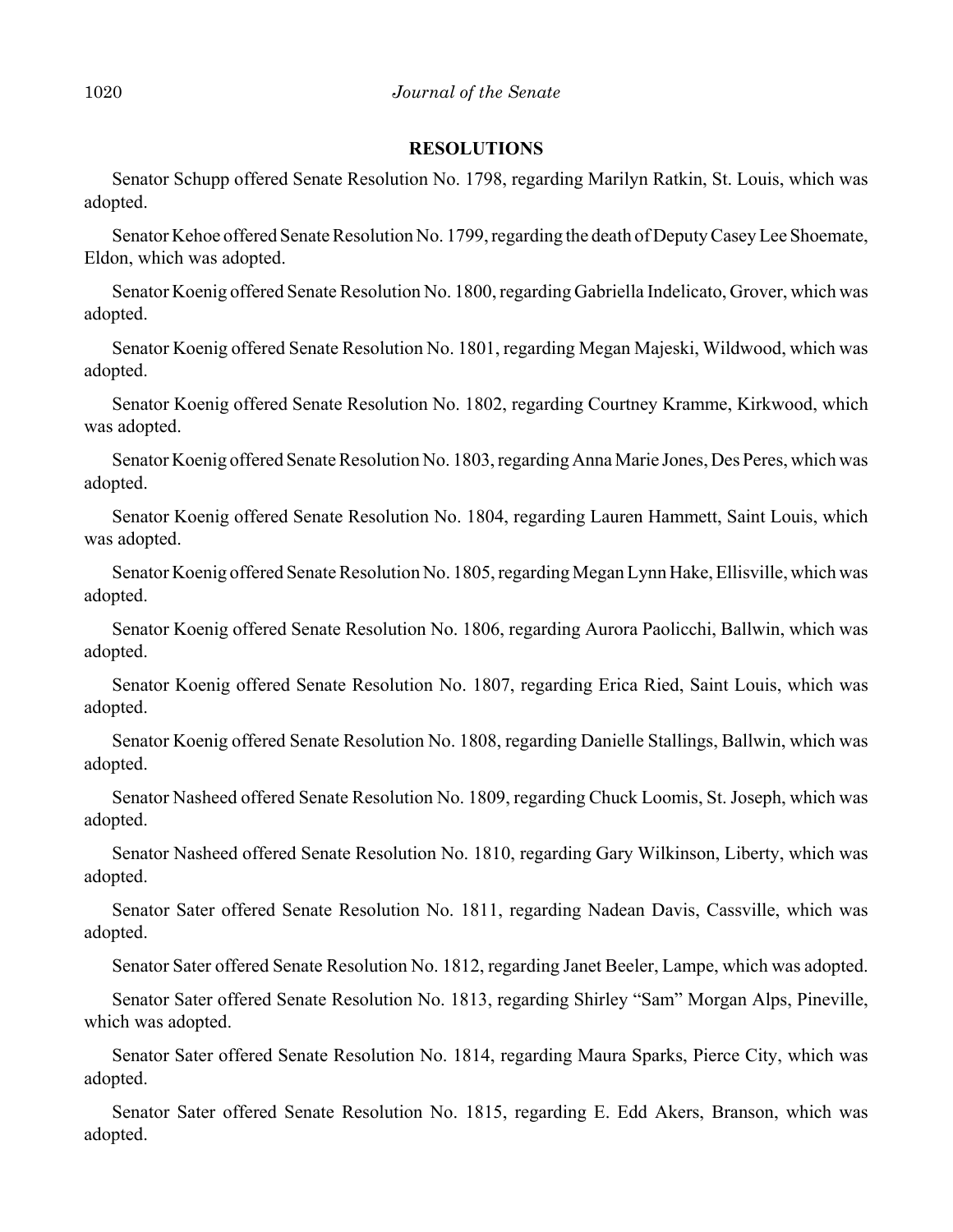#### **HOUSE BILLS ON THIRD READING**

At the request of Senator Cunningham, **HB 1880**, with **SCS**, was placed on the Informal Calendar.

At the request of Senator Rowden, **HCS** for **HB 1991**, with **SCS**, was placed on the Informal Calendar.

**HB 1858**, introduced by Representative Christofanelli, entitled:

An Act to amend chapter 32, RSMo, by adding thereto one new section relating to the department of revenue.

Was taken up by Senator Eigel.

Senator Eigel offered **SS** for **HB 1858**, entitled:

SENATE SUBSTITUTE FOR HOUSE BILL NO. 1858

An Act to repeal sections 32.069 and 143.811, RSMo, and to enact in lieu thereof three new sections relating to the department of revenue.

Senator Eigel moved that **SS** for **HB 1858** be adopted.

Senator Wasson offered **SA 1**:

#### SENATE AMENDMENT NO. 1

Amend Senate Substitute for House Bill No. 1858, Page 3, Section 32.310, Line 15 of said page, by inserting after all of said line the following:

"99.845. 1. A municipality, either at the time a redevelopment project is approved or, in the event a municipality has undertaken acts establishing a redevelopment plan and redevelopment project and has designated a redevelopment area after the passage and approval of sections 99.800 to 99.865 but prior to August 13, 1982, which acts are in conformance with the procedures of sections 99.800 to 99.865, may adopt tax increment allocation financing by passing an ordinance providing that after the total equalized assessed valuation of the taxable real property in a redevelopment project exceeds the certified total initial equalized assessed valuation of the taxable real property in the redevelopment project, the ad valorem taxes, and payments in lieu of taxes, if any, arising from the levies upon taxable real property in such redevelopment project by taxing districts and tax rates determined in the manner provided in subsection 2 of section 99.855 each year after the effective date of the ordinance until redevelopment costs have been paid shall be divided as follows:

(1) That portion of taxes, penalties and interest levied upon each taxable lot, block, tract, or parcel of real property which is attributable to the initial equalized assessed value of each such taxable lot, block, tract, or parcel of real property in the area selected for the redevelopment project shall be allocated to and, when collected, shall be paid by the county collector to the respective affected taxing districts in the manner required by law in the absence of the adoption of tax increment allocation financing;

(2) (a) Payments in lieu of taxes attributable to the increase in the current equalized assessed valuation of each taxable lot, block, tract, or parcel of real property in the area selected for the redevelopment project and any applicable penalty and interest over and above the initial equalized assessed value of each such unit of property in the area selected for the redevelopment project shall be allocated to and, when collected, shall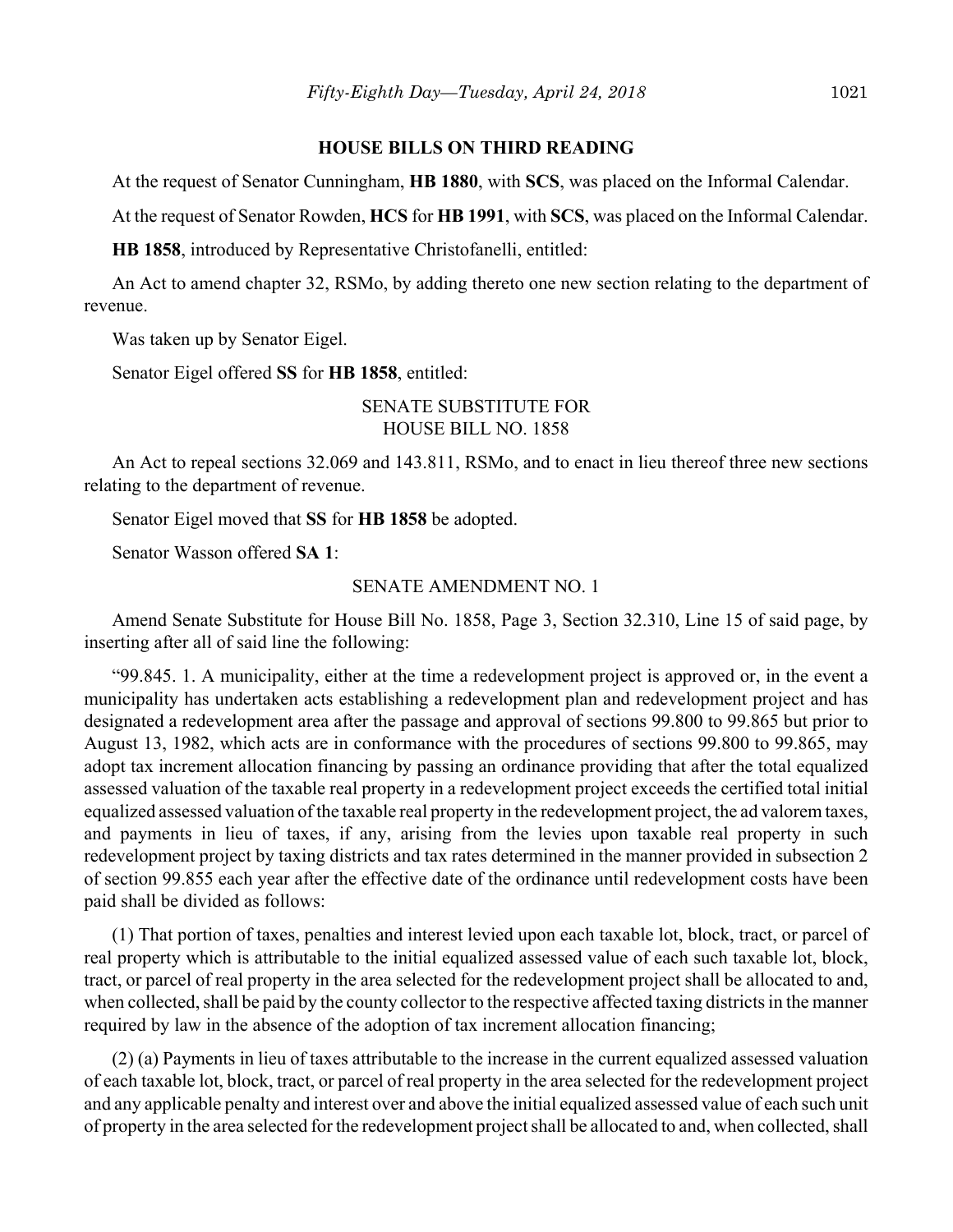be paid to the municipal treasurer who shall deposit such payment in lieu of taxes into a special fund called the "Special Allocation Fund" of the municipality for the purpose of paying redevelopment costs and obligations incurred in the payment thereof. Beginning August 28, 2014, if the voters in a taxing district vote to approve an increase in such taxing district's levy rate for ad valorem tax on real property, any additional revenues generated within an existing redevelopment project area that are directly attributable to the newly voter-approved incremental increase in such taxing district's levy rate shall not be considered payments in lieu of taxes subject to deposit into a special allocation fund without the consent of such taxing district. Revenues will be considered directly attributable to the newly voter-approved incremental increase to the extent that they are generated from the difference between the taxing district's actual levy rate currently imposed and the maximum voter-approved levy rate at the time that the redevelopment project was adopted. Payments in lieu of taxes which are due and owing shall constitute a lien against the real estate of the redevelopment project from which they are derived and shall be collected in the same manner as the real property tax, including the assessment of penalties and interest where applicable. The municipality may, in the ordinance, pledge the funds in the special allocation fund for the payment of such costs and obligations and provide for the collection of payments in lieu of taxes, the lien of which may be foreclosed in the same manner as a special assessment lien as provided in section 88.861. No part of the current equalized assessed valuation of each lot, block, tract, or parcel of property in the area selected for the redevelopment project attributable to any increase above the total initial equalized assessed value of such properties shall be used in calculating the general state school aid formula provided for in section 163.031 until such time as all redevelopment costs have been paid as provided for in this section and section 99.850.

(b) Notwithstanding any provisions of this section to the contrary, for purposes of determining the limitation on indebtedness of local government pursuant to Article VI, Section 26(b) of the Missouri Constitution, the current equalized assessed value of the property in an area selected for redevelopment attributable to the increase above the total initial equalized assessed valuation shall be included in the value of taxable tangible property as shown on the last completed assessment for state or county purposes.

(c) The county assessor shall include the current assessed value of all property within the taxing district in the aggregate valuation of assessed property entered upon the assessor's book and verified pursuant to section 137.245, and such value shall be utilized for the purpose of the debt limitation on local government pursuant to Article VI, Section 26(b) of the Missouri Constitution;

(3) For purposes of this section, "levies upon taxable real property in such redevelopment project by taxing districts" shall not include the blind pension fund tax levied under the authority of Article III, Section 38(b) of the Missouri Constitution, or the merchants' and manufacturers' inventory replacement tax levied under the authority of subsection 2 of Section 6 of Article X of the Missouri Constitution, except in redevelopment project areas in which tax increment financing has been adopted by ordinance pursuant to a plan approved by vote of the governing body of the municipality taken after August 13, 1982, and before January 1, 1998.

2. In addition to the payments in lieu of taxes described in subdivision (2) of subsection 1 of this section, for redevelopment plans and projects adopted or redevelopment projects approved by ordinance after July 12, 1990, and prior to August 31, 1991, fifty percent of the total additional revenue from taxes, penalties and interest imposed by the municipality, or other taxing districts, which are generated by economic activities within the area of the redevelopment project over the amount of such taxes generated by economic activities within the area of the redevelopment project in the calendar year prior to the adoption of the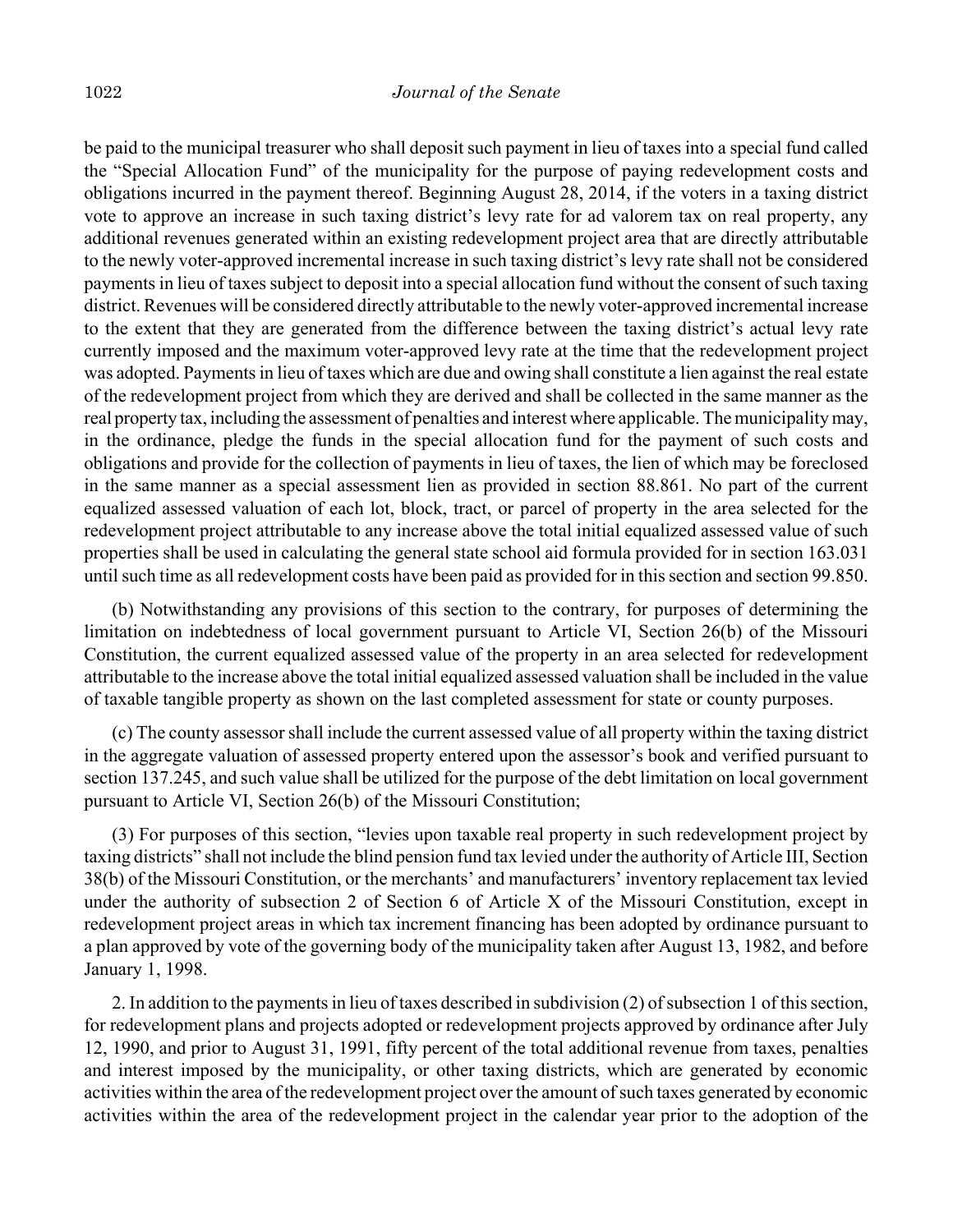redevelopment project by ordinance, while tax increment financing remains in effect, but excluding taxes imposed on sales or charges for sleeping rooms paid by transient guests of hotels and motels, taxes levied pursuant to section 70.500, licenses, fees or special assessments other than payments in lieu of taxes and any penalty and interest thereon, or, effective January 1, 1998, taxes levied pursuant to section 94.660, for the purpose of public transportation, shall be allocated to, and paid by the local political subdivision collecting officer to the treasurer or other designated financial officer of the municipality, who shall deposit such funds in a separate segregated account within the special allocation fund. Any provision of an agreement, contract or covenant entered into prior to July 12, 1990, between a municipality and any other political subdivision which provides for an appropriation of other municipal revenues to the special allocation fund shall be and remain enforceable.

3. In addition to the payments in lieu of taxes described in subdivision (2) of subsection 1 of this section, for redevelopment plans and projects adopted or redevelopment projects approved by ordinance after August 31, 1991, fifty percent of the total additional revenue from taxes, penalties and interest which are imposed by the municipality or other taxing districts, and which are generated by economic activities within the area of the redevelopment project over the amount of such taxes generated by economic activities within the area of the redevelopment project in the calendar year prior to the adoption of the redevelopment project by ordinance, while tax increment financing remains in effect, but excluding personal property taxes, taxes imposed on sales or charges for sleeping rooms paid by transient guests of hotels and motels, taxes levied pursuant to section 70.500, taxes levied for the purpose of public transportation pursuant to section 94.660, taxes imposed on sales pursuant to subsection 2 of section 67.1712 for the purpose of operating and maintaining a metropolitan park and recreation district, licenses, fees or special assessments other than payments in lieu of taxes and penalties and interest thereon, any sales tax imposed by a county with a charter form of government and with more than six hundred thousand but fewer than seven hundred thousand inhabitants, for the purpose of sports stadium improvement or levied by such county under section 238.410 for the purpose of the county transit authority operating transportation facilities, or for redevelopment plans and projects adopted or redevelopment projects approved by ordinance after August 28, 2013, taxes imposed on sales under and pursuant to section 67.700 or 650.399 for the purpose of emergency communication systems, shall be allocated to, and paid by the local political subdivision collecting officer to the treasurer or other designated financial officer of the municipality, who shall deposit such funds in a separate segregated account within the special allocation fund. Beginning August 28, 2014, if the voters in a taxing district vote to approve an increase in such taxing district's sales tax or use tax, other than the renewal of an expiring sales or use tax, any additional revenues generated within an existing redevelopment project area that are directly attributable to the newly voter-approved incremental increase in such taxing district's levy rate shall not be considered economic activity taxes subject to deposit into a special allocation fund without the consent of such taxing district.

4. Beginning January 1, 1998, for redevelopment plans and projects adopted or redevelopment projects approved by ordinance and which have complied with subsections 4 to 12 of this section, in addition to the payments in lieu of taxes and economic activity taxes described in subsections 1, 2 and 3 of this section, up to fifty percent of the new state revenues, as defined in subsection 8 of this section, estimated for the businesses within the project area and identified by the municipality in the application required by subsection 10 of this section, over and above the amount of such taxes reported by businesses within the project area as identified by the municipality in their application prior to the approval of the redevelopment project by ordinance, while tax increment financing remains in effect, may be available for appropriation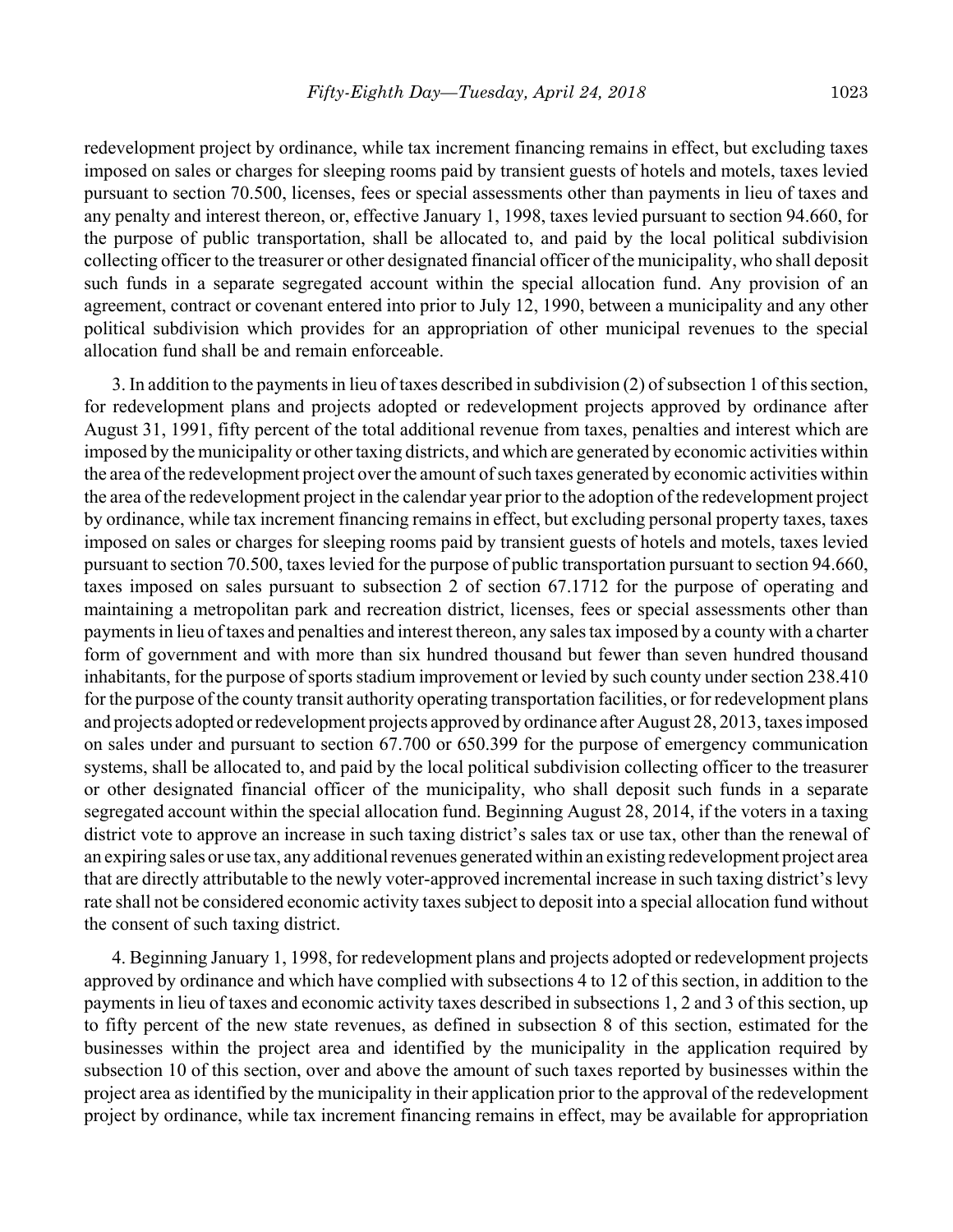by the general assembly as provided in subsection 10 of this section to the department of economic development supplemental tax increment financing fund, from the general revenue fund, for distribution to the treasurer or other designated financial officer of the municipality with approved plans or projects.

5. The treasurer or other designated financial officer of the municipality with approved plans or projects shall deposit such funds in a separate segregated account within the special allocation fund established pursuant to section 99.805.

6. No transfer from the general revenue fund to the Missouri supplemental tax increment financing fund shall be made unless an appropriation is made from the general revenue fund for that purpose. No municipality shall commit any state revenues prior to an appropriation being made for that project. For all redevelopment plans or projects adopted or approved after December 23, 1997, appropriations from the new state revenues shall not be distributed from the Missouri supplemental tax increment financing fund into the special allocation fund unless the municipality's redevelopment plan ensures that one hundred percent of payments in lieu of taxes and fifty percent of economic activity taxes generated by the project shall be used for eligible redevelopment project costs while tax increment financing remains in effect. This account shall be separate from the account into which payments in lieu of taxes are deposited, and separate from the account into which economic activity taxes are deposited.

7. In order for the redevelopment plan or project to be eligible to receive the revenue described in subsection 4 of this section, the municipality shall comply with the requirements of subsection 10 of this section prior to the time the project or plan is adopted or approved by ordinance. The director of the department of economic development and the commissioner of the office of administration may waive the requirement that the municipality's application be submitted prior to the redevelopment plan's or project's adoption or the redevelopment plan's or project's approval by ordinance.

8. For purposes of this section, "new state revenues" means:

(1) The incremental increase in the general revenue portion of state sales tax revenues received pursuant to section 144.020, excluding sales taxes that are constitutionally dedicated, taxes deposited to the school district trust fund in accordance with section 144.701, sales and use taxes on motor vehicles, trailers, boats and outboard motors and future sales taxes earmarked by law. In no event shall the incremental increase include any amounts attributable to retail sales unless the municipality or authority has proven to the Missouri development finance board and the department of economic development and such entities have made a finding that the sales tax increment attributable to retail sales is from new sources which did not exist in the state during the baseline year. The incremental increase in the general revenue portion of state sales tax revenues for an existing or relocated facility shall be the amount that current state sales tax revenue exceeds the state sales tax revenue in the base year as stated in the redevelopment plan as provided in subsection 10 of this section; or

(2) The state income tax withheld on behalf of new employees by the employer pursuant to section 143.221 at the business located within the project as identified by the municipality. The state income tax withholding allowed by this section shall be the municipality's estimate of the amount of state income tax withheld by the employer within the redevelopment area for new employees who fill new jobs directly created by the tax increment financing project.

9. Subsection 4 of this section shall apply only to the following: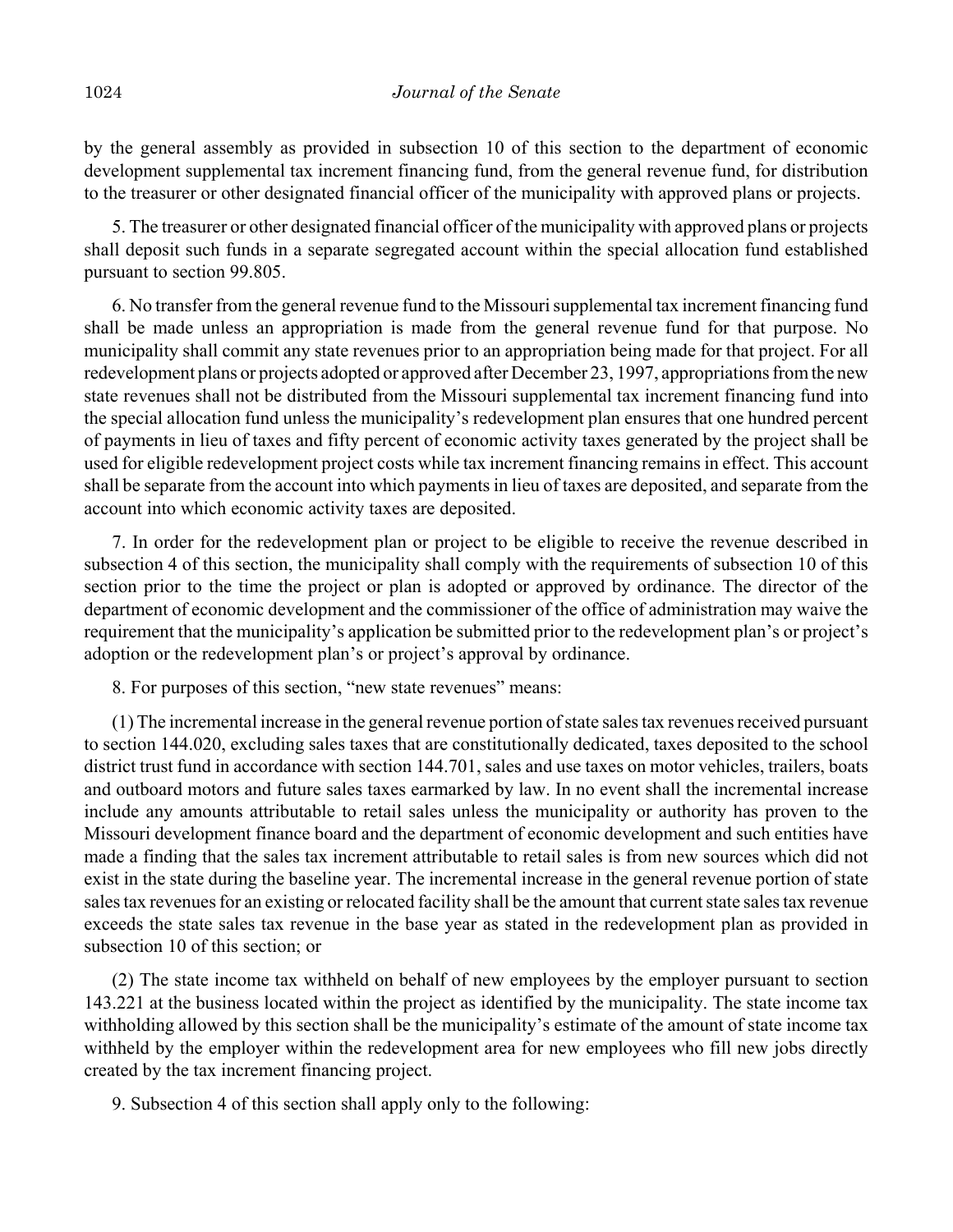(1) Blighted areas located in enterprise zones, pursuant to sections 135.200 to 135.256, blighted areas located in federal empowerment zones, or to blighted areas located in central business districts or urban core areas of cities which districts or urban core areas at the time of approval of the project by ordinance, provided that the enterprise zones, federal empowerment zones or blighted areas contained one or more buildings at least fifty years old; and

(a) Suffered from generally declining population or property taxes over the twenty-year period immediately preceding the area's designation as a project area by ordinance; or

(b) Was a historic hotel located in a county of the first classification without a charter form of government with a population according to the most recent federal decennial census in excess of one hundred fifty thousand and containing a portion of a city with a population according to the most recent federal decennial census in excess of three hundred fifty thousand;

(2) Blighted areas consisting solely of the site of a former automobile manufacturing plant located in any county with a charter form of government and with more than nine hundred fifty thousand inhabitants. For the purposes of this section, "former automobile manufacturing plant" means a redevelopment area containing a minimum of one hundred acres, and such redevelopment area was previously used primarily for the manufacture of automobiles but ceased such manufacturing after the 2007 calendar year; or

(3) Blighted areas consisting solely of the site of a former insurance company national service center containing a minimum of one hundred acres located in any county with a charter form of government and with more than nine hundred fifty thousand inhabitants.

10. The initial appropriation of up to fifty percent of the new state revenues authorized pursuant to subsection 4 of this section shall not be made to or distributed by the department of economic development to a municipality until all of the following conditions have been satisfied:

(1) The director of the department of economic development or his or her designee and the commissioner of the office of administration or his or her designee have approved a tax increment financing application made by the municipality for the appropriation of the new state revenues. The municipality shall include in the application the following items in addition to the items in section 99.810:

(a) The tax increment financing district or redevelopment area, including the businesses identified within the redevelopment area;

(b) The base year of state sales tax revenues or the base year of state income tax withheld on behalf of existing employees, reported by existing businesses within the project area prior to approval of the redevelopment project;

(c) The estimate of the incremental increase in the general revenue portion of state sales tax revenue or the estimate for the state income tax withheld by the employer on behalf of new employees expected to fill new jobs created within the redevelopment area after redevelopment;

(d) The official statement of any bond issue pursuant to this subsection after December 23, 1997;

(e) An affidavit that is signed by the developer or developers attesting that the provisions of subdivision (1) of subsection 1 of section 99.810 have been met and specifying that the redevelopment area would not be reasonably anticipated to be developed without the appropriation of the new state revenues;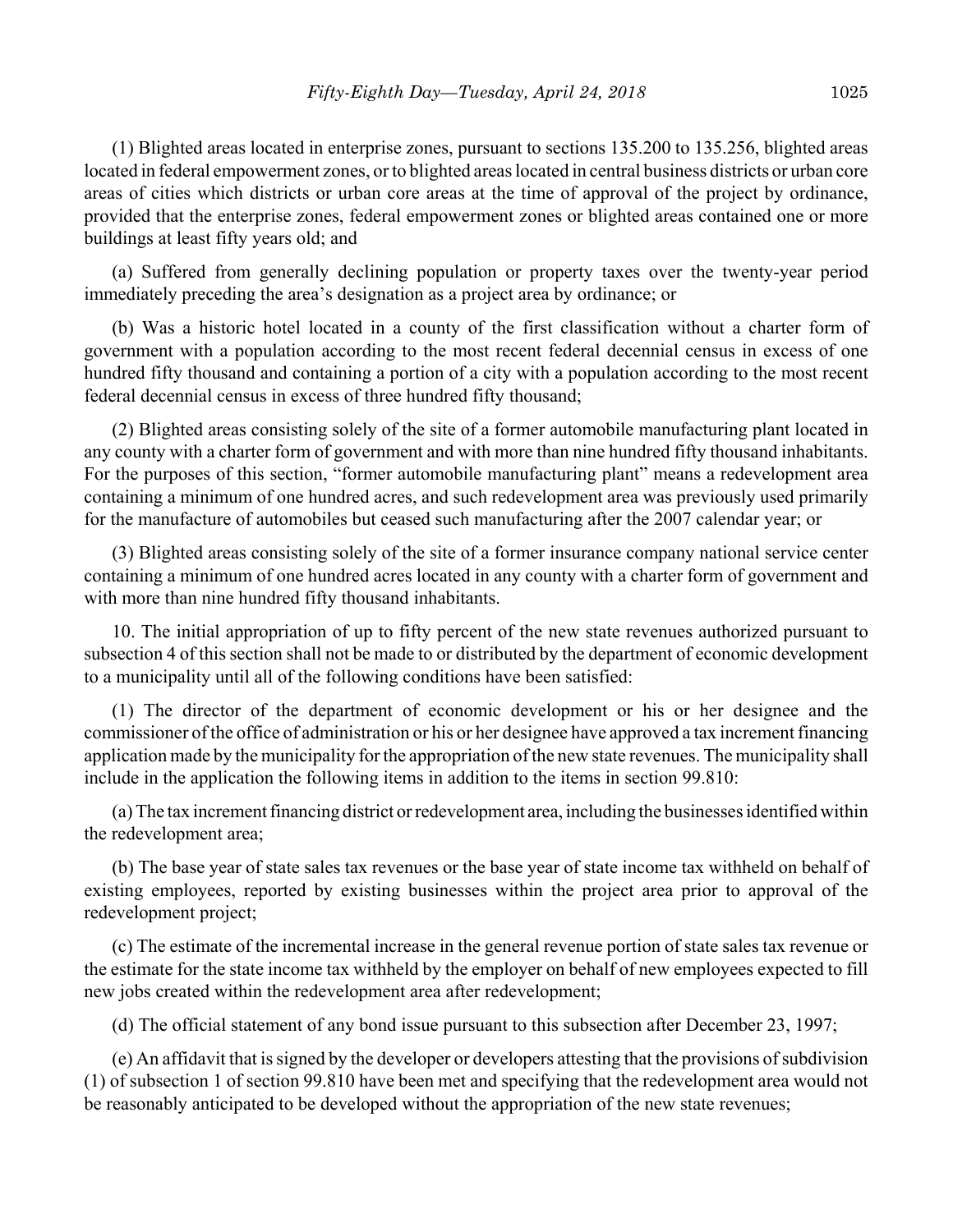(f) The cost-benefit analysis required by section 99.810 includes a study of the fiscal impact on the state of Missouri;

(g) The statement of election between the use of the incremental increase of the general revenue portion of the state sales tax revenues or the state income tax withheld by employers on behalf of new employees who fill new jobs created in the redevelopment area;

(h) The name, street and mailing address, and phone number of the mayor or chief executive officer of the municipality;

(i) The street address of the development site;

(j) The three-digit North American Industry Classification System number or numbers characterizing the development project;

(k) The estimated development project costs;

(l) The anticipated sources of funds to pay such development project costs;

(m) Evidence of the commitments to finance such development project costs;

(n) The anticipated type and term of the sources of funds to pay such development project costs;

(o) The anticipated type and terms of the obligations to be issued;

(p) The most recent equalized assessed valuation of the property within the development project area;

(q) An estimate as to the equalized assessed valuation after the development project area is developed in accordance with a development plan;

(r) The general land uses to apply in the development area;

(s) The total number of individuals employed in the development area, broken down by full-time, part-time, and temporary positions;

(t) The total number of full-time equivalent positions in the development area;

(u) The current gross wages, state income tax withholdings, and federal income tax withholdings for individuals employed in the development area;

(v) The total number of individuals employed in this state by the corporate parent of any business benefitting from public expenditures in the development area, and all subsidiaries thereof, as of December thirty-first of the prior fiscal year, broken down by full-time, part-time, and temporary positions;

(w) The number of new jobs to be created by any business benefitting from public expenditures in the development area, broken down by full-time, part-time, and temporary positions;

(x) The average hourly wage to be paid to all current and new employees at the project site, broken down by full-time, part-time, and temporary positions;

(y) For project sites located in a metropolitan statistical area, as defined by the federal Office of Management and Budget, the average hourly wage paid to nonmanagerial employees in this state for the industries involved at the project, as established by the United States Bureau of Labor Statistics;

(z) For project sites located outside of metropolitan statistical areas, the average weekly wage paid to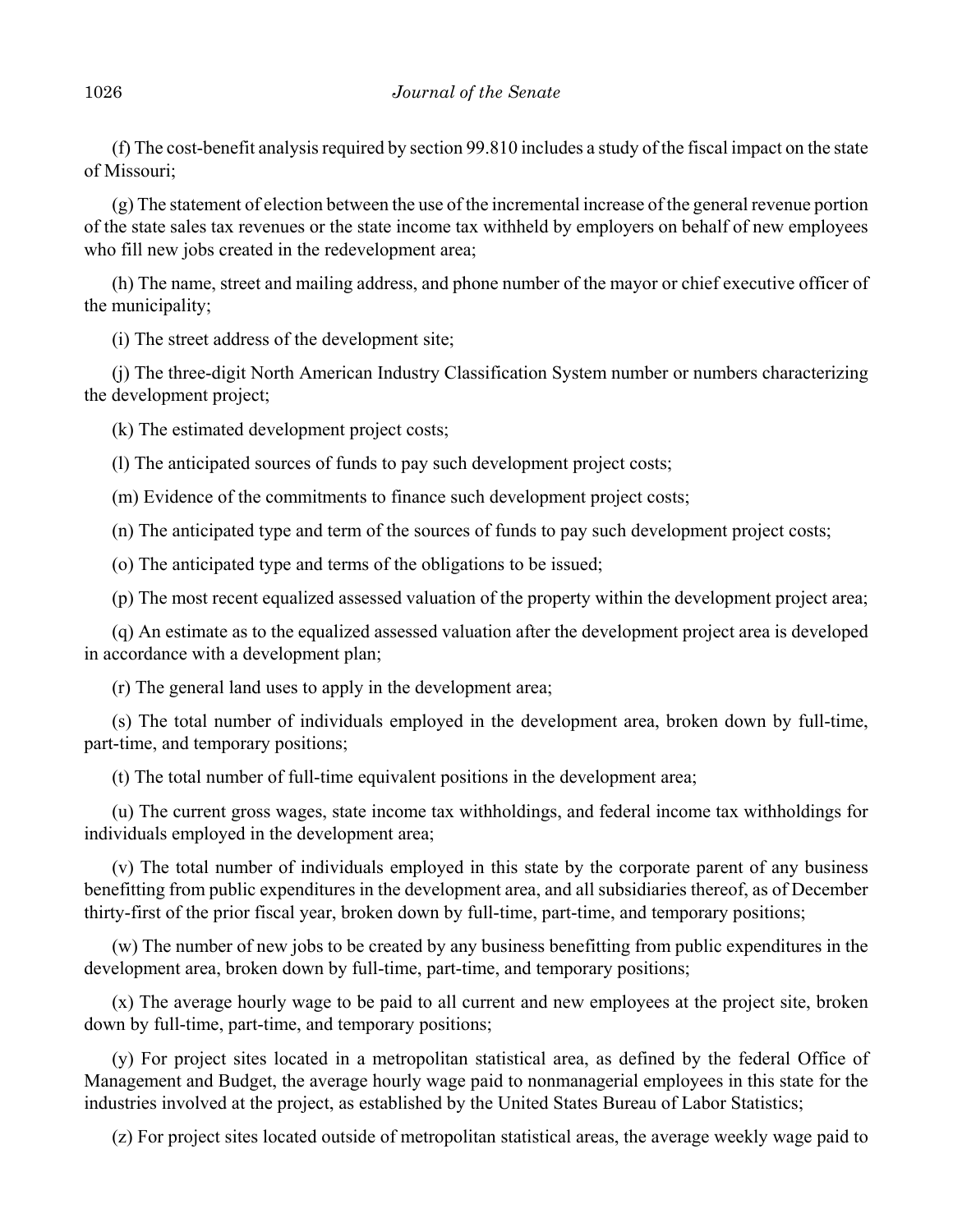nonmanagerial employees in the county for industries involved at the project, as established by the United States Department of Commerce;

(aa) A list of other community and economic benefits to result from the project;

(bb) A list of all development subsidies that any business benefitting from public expenditures in the development area has previously received for the project, and the name of any other granting body from which such subsidies are sought;

(cc) A list of all other public investments made or to be made by this state or units of local government to support infrastructure or other needs generated by the project for which the funding pursuant to this section is being sought;

(dd) A statement as to whether the development project may reduce employment at any other site, within or without the state, resulting from automation, merger, acquisition, corporate restructuring, relocation, or other business activity;

(ee) A statement as to whether or not the project involves the relocation of work from another address and if so, the number of jobs to be relocated and the address from which they are to be relocated;

(ff) A list of competing businesses in the county containing the development area and in each contiguous county;

(gg) A market study for the development area;

(hh) A certification by the chief officer of the applicant as to the accuracy of the development plan;

(2) The methodologies used in the application for determining the base year and determining the estimate of the incremental increase in the general revenue portion of the state sales tax revenues or the state income tax withheld by employers on behalf of new employees who fill new jobs created in the redevelopment area shall be approved by the director of the department of economic development or his or her designee and the commissioner of the office of administration or his or her designee. Upon approval of the application, the director of the department of economic development or his or her designee and the commissioner of the office of administration or his or her designee shall issue a certificate of approval. The department of economic development may request the appropriation following application approval;

(3) The appropriation shall be either a portion of the estimate of the incremental increase in the general revenue portion of state sales tax revenues in the redevelopment area or a portion of the estimate of the state income tax withheld by the employer on behalf of new employees who fill new jobs created in the redevelopment area as indicated in the municipality's application, approved by the director of the department of economic development or his or her designee and the commissioner of the office of administration or his or her designee. At no time shall the annual amount of the new state revenues approved for disbursements from the Missouri supplemental tax increment financing fund **for redevelopment projects approved prior to August 28, 2018,** exceed thirty-two million dollars; provided, however, that such thirty-two million dollar cap shall not apply to redevelopment plans or projects initially listed by name in the applicable appropriations bill after August 28, 2015, which involve **[**either**]**:

(a) A former automobile manufacturing plant; **[**or**]**

(b) The retention of a federal employer employing over two thousand geospatial intelligence jobs**; or**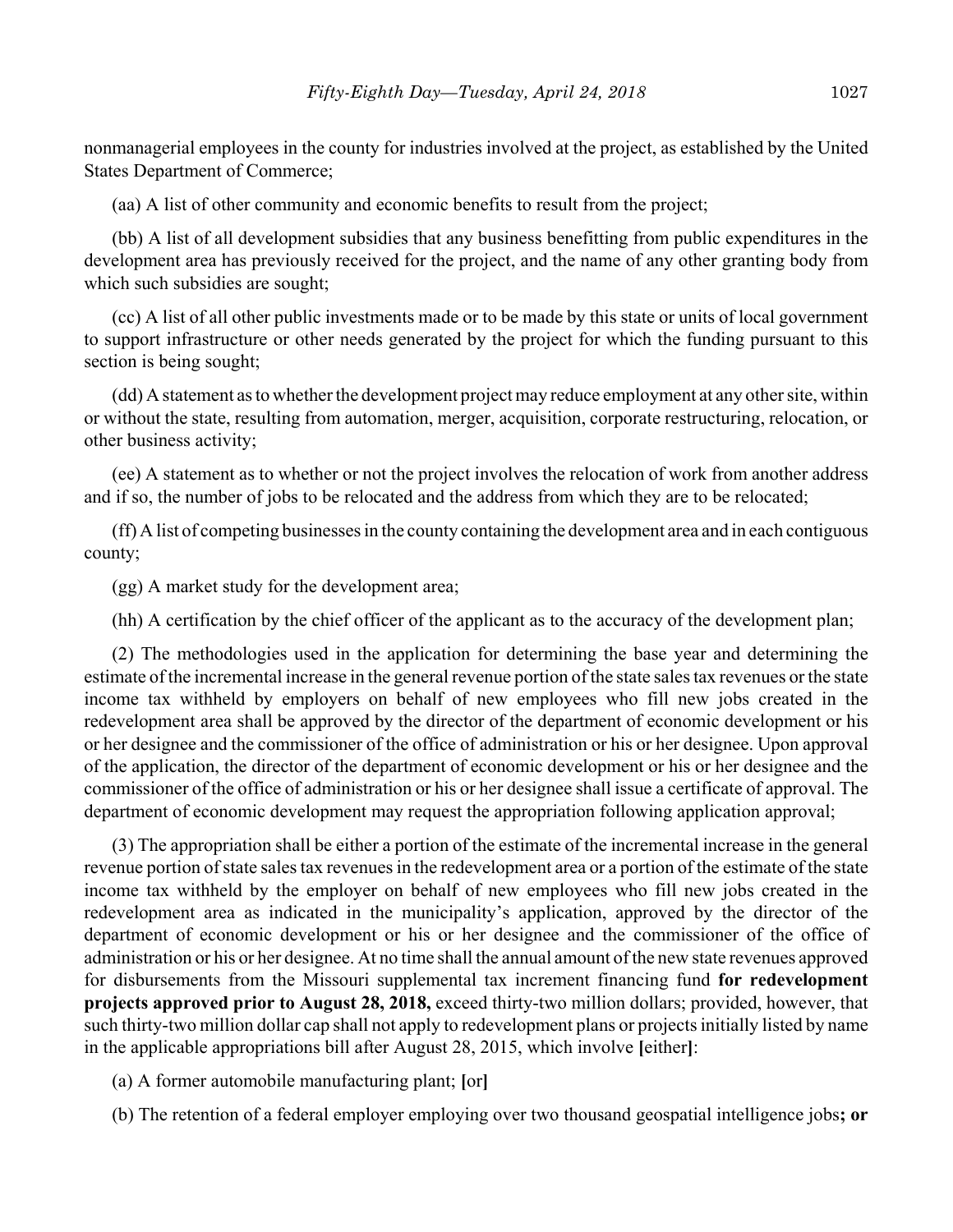# **(c) A health information technology employer employing over seven thousand employees in the state of Missouri and which is estimated to create in excess of fifteen thousand new jobs with an average annual wage of more than seventy-five thousand dollars**.

At no time shall the annual amount of the new state revenues for disbursements from the Missouri supplemental tax increment financing fund for redevelopment plans and projects eligible under the provisions of paragraph (a) of this subdivision exceed four million dollars in the aggregate. At no time shall the annual amount of the new state revenues for disbursements from the Missouri supplemental tax increment financing fund for redevelopment plans and projects eligible under the provisions of paragraph (b) of this subdivision exceed twelve million dollars in the aggregate. To the extent a redevelopment plan or project independently meets the eligibility criteria set forth in both paragraphs (a) and (b) of this subdivision, then at no such time shall the annual amount of new state revenues for disbursements from the Missouri supplemental tax increment financing fund for such eligible redevelopment plan or project exceed twelve million dollars in the aggregate;

(4) **At no time shall the annual amount of the new state revenues approved for disbursements from the Missouri supplemental tax increment financing fund for redevelopment plans or projects approved on or after August 28, 2018, and before August 28, 2028, be increased by or exceed ten million dollars. Any individual redevelopment plan or project approved prior to August 28, 2018, which is expanded with buildings of new construction shall not be increased by more than three million dollars annually in excess of the original previously approved maximum annual projected amount. At no time shall the annual amount of the new state revenues approved for disbursements from the Missouri supplemental tax increment financing fund for redevelopment plans or projects approved on or after August 28, 2028, exceed twenty million dollars; provided, however, that such ceilings shall not apply to redevelopment plans or projects exempted from such ceilings under subdivision (3) of this subsection. For all redevelopment plans or projects initially approved on or after August 28, 2018, at no time shall a single redevelopment plan or project within such redevelopment plan receive an appropriation under this section that exceeds three million dollars annually;**

**(5)** Redevelopment plans and projects receiving new state revenues shall have a duration of up to fifteen years, unless prior approval for a longer term is given by the director of the department of economic development or his or her designee and the commissioner of the office of administration or his or her designee; except that, in no case shall the duration exceed twenty-three years.

11. In addition to the areas authorized in subsection 9 of this section, the funding authorized pursuant to subsection 4 of this section shall also be available in a federally approved levee district, where construction of a levee begins after December 23, 1997, and which is contained within a county of the first classification without a charter form of government with a population between fifty thousand and one hundred thousand inhabitants which contains all or part of a city with a population in excess of four hundred thousand or more inhabitants.

12. There is hereby established within the state treasury a special fund to be known as the "Missouri Supplemental Tax Increment Financing Fund", to be administered by the department of economic development. The department shall annually distribute from the Missouri supplemental tax increment financing fund the amount of the new state revenues as appropriated as provided in the provisions of subsection 4 of this section if and only if the conditions of subsection 10 of this section are met. The fund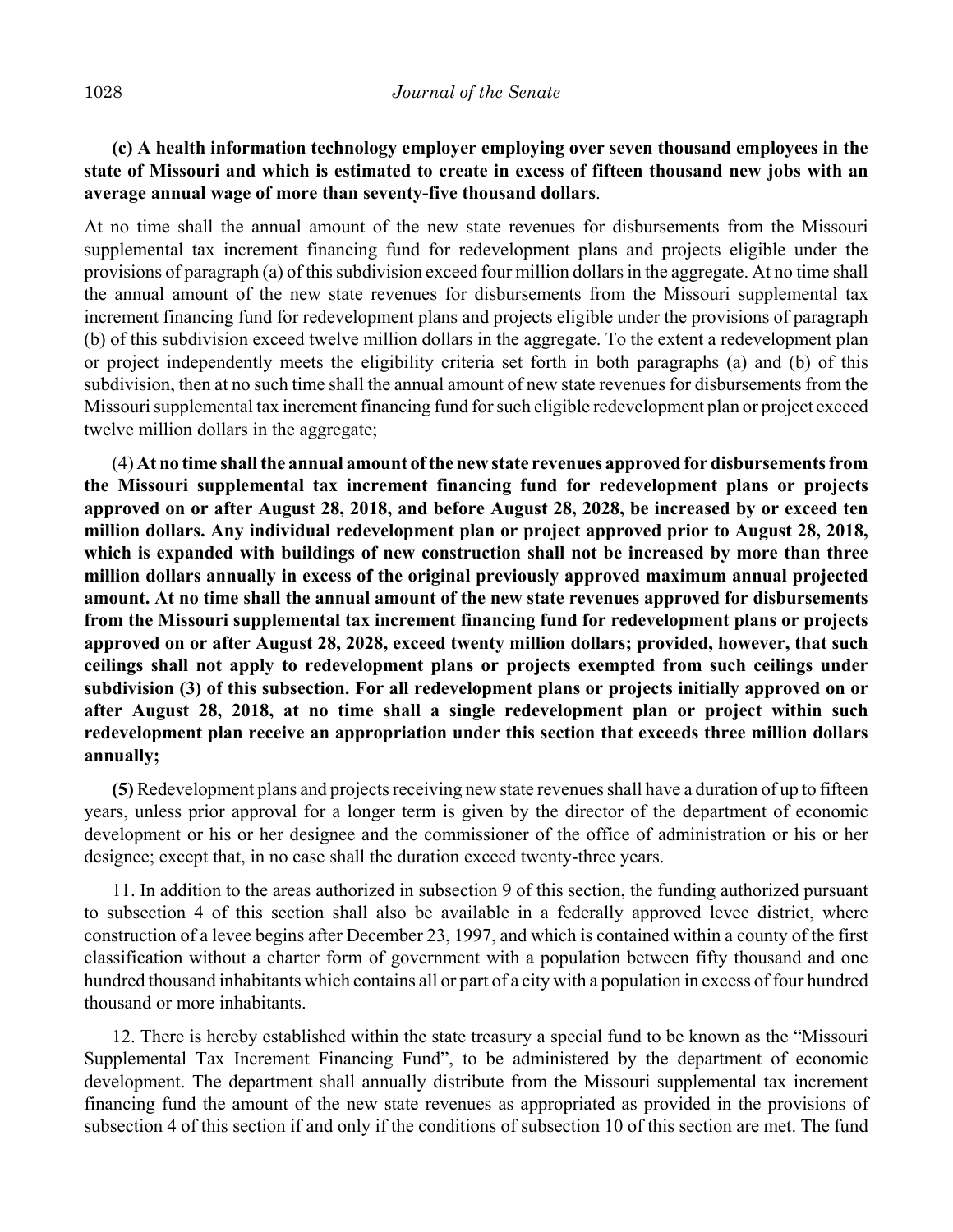shall also consist of any gifts, contributions, grants or bequests received from federal, private or other sources. Moneys in the Missouri supplemental tax increment financing fund shall be disbursed per project pursuant to state appropriations.

13. Redevelopment project costs may include, at the prerogative of the state, the portion of salaries and expenses of the department of economic development and the department of revenue reasonably allocable to each redevelopment project approved for disbursements from the Missouri supplemental tax increment financing fund for the ongoing administrative functions associated with such redevelopment project. Such amounts shall be recovered from new state revenues deposited into the Missouri supplemental tax increment financing fund created under this section.

14. For redevelopment plans or projects approved by ordinance that result in net new jobs from the relocation of a national headquarters from another state to the area of the redevelopment project, the economic activity taxes and new state tax revenues shall not be based on a calculation of the incremental increase in taxes as compared to the base year or prior calendar year for such redevelopment project, rather the incremental increase shall be the amount of total taxes generated from the net new jobs brought in by the national headquarters from another state. In no event shall this subsection be construed to allow a redevelopment project to receive an appropriation in excess of up to fifty percent of the new state revenues.

15. Notwithstanding any other provision of the law to the contrary, the adoption of any tax increment financing authorized under sections 99.800 to 99.865 shall not supersede, alter, or reduce in any way a property tax levied under section 205.971."; and

Further amend the title and enacting clause accordingly.

Senator Wasson moved that the above amendment be adopted.

Senator Schaaf raised the point of order that **SA 1** is out of order as it goes beyond the scope of the underlying bill.

The point of order was referred to the President Pro Tem, who ruled it well taken.

Senator Eigel moved that **SS** for **HB 1858** be adopted, which motion prevailed.

On motion of Senator Eigel, **SS** for **HB 1858** was read the 3rd time and passed by the following vote:

| YEAS—Senators |                 |            |            |            |         |        |
|---------------|-----------------|------------|------------|------------|---------|--------|
| Brown         | Chappelle-Nadal | Cierpiot   | Crawford   | Cunningham | Curls   | Dixon  |
| Eigel         | Emery           | Hegeman    | Holsman    | Hoskins    | Hummel  | Kehoe  |
| Koenig        | Libla           | Munzlinger | Nasheed    | Onder      | Richard | Riddle |
| Rizzo         | Romine          | Rowden     | Sater      | Schaaf     | Schatz  | Schupp |
| Sifton        | Wallingford     | Walsh      | Wieland-32 |            |         |        |

NAYS—Senators—None

Absent—Senator Wasson—1

Absent with leave—Senators—None

Vacancies—1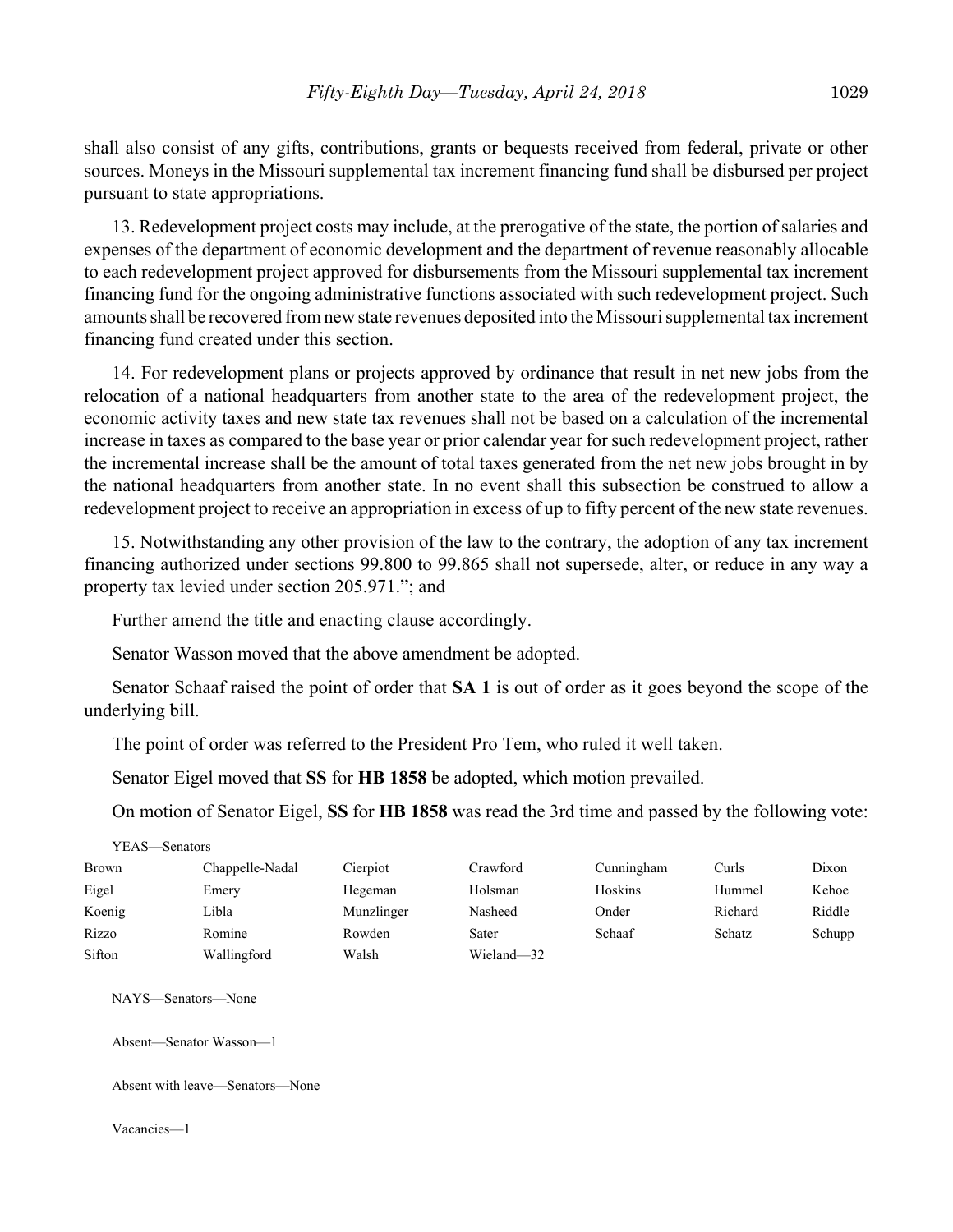The President declared the bill passed.

On motion of Senator Eigel, title to the bill was agreed to.

Senator Eigel moved that the vote by which the bill passed be reconsidered.

Senator Kehoe moved that motion lay on the table, which motion prevailed.

**HB 1442**, with **SCS**, introduced by Representative Alferman, entitled:

An Act to repeal sections 49.060, 59.800, 105.030, and 640.648, RSMo, and to enact in lieu thereof four new sections relating to county government.

Was taken up by Senator Schatz.

**SCS** for **HB 1442**, entitled:

# SENATE COMMITTEE SUBSTITUTE FOR HOUSE BILL NO. 1442

An Act to repeal sections 49.060, 50.660, 50.783, 54.140, 56.363, 56.805, 56.807, 56.814, 56.833, 56.840, 59.800, 65.610, 65.620, 70.370, 71.015, 84.510, 88.770, 94.900, 105.030, 115.124, 137.556, 162.441, 227.600, 263.245, and 304.060, RSMo, and to enact in lieu thereof twenty-eight new sections relating to local government, with existing penalty provisions.

Was taken up.

Senator Schatz moved that **SCS** for **HB 1442** be adopted.

Senator Schatz offered **SS** for **SCS** for **HB 1442**, entitled:

# SENATE SUBSTITUTE FOR SENATE COMMITTEE SUBSTITUTE FOR HOUSE BILL NO. 1442

An Act to repeal sections 49.060, 50.660, 50.783, 54.140, 56.363, 56.805, 56.807, 56.814, 56.833, 56.840, 59.800, 65.610, 65.620, 70.370, 71.015, 84.510, 94.900, 105.030, 108.120, 115.124, 137.555, 137.556, 162.441, 227.600, 263.245, 304.060, 475.050, 475.070, 475.075, 475.290, and 475.320, RSMo, and to enact in lieu thereof thirty-four new sections relating to local government, with existing penalty provisions.

Senator Schatz moved that **SS** for **SCS** for **HB 1442** be adopted.

Senator Dixon offered **SA 1**:

### SENATE AMENDMENT NO. 1

Amend Senate Substitute for Senate Committee Substitute for House Bill No. 1442, Page 28, Section 65.620, Line 13 of said page, by inserting after all of said line the following:

"67.398. 1. The governing body of any city or village, or any county having a charter form of government, or any county of the first classification that contains part of a city with a population of at least three hundred thousand inhabitants, may enact ordinances to provide for the abatement of a condition of any lot or land that has the presence of a nuisance including, but not limited to, debris of any kind, weed cuttings, cut, fallen, or hazardous trees and shrubs, overgrown vegetation and noxious weeds which are seven inches or more in height, rubbish and trash, lumber not piled or stacked twelve inches off the ground,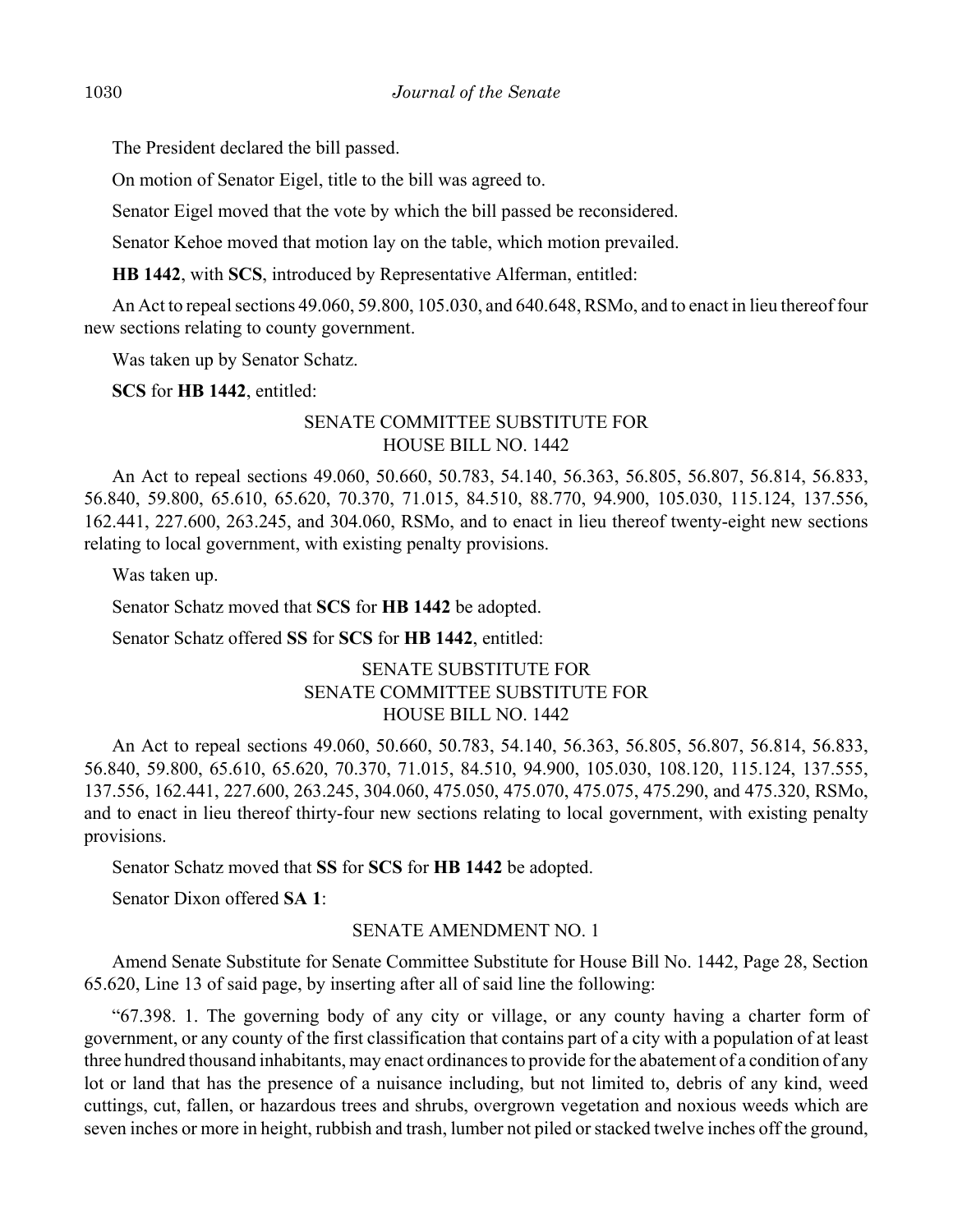rocks or bricks, tin, steel, parts of derelict cars or trucks, broken furniture, any flammable material which may endanger public safety or any material or condition which is unhealthy or unsafe and declared to be a public nuisance.

2. The governing body of any home rule city with more than four hundred thousand inhabitants and located in more than one county may enact ordinances for the abatement of a condition of any lot or land that has vacant buildings or structures open to entry.

3. Any ordinance authorized by this section shall provide for service to the owner of the property **[**and, if the property is not owner-occupied, to any occupant of the property**]** of a written notice specifically describing each condition of the lot or land declared to be a public nuisance, and which notice shall identify what action will remedy the public nuisance. Unless a condition presents an immediate, specifically identified risk to the public health or safety, the notice shall provide a reasonable time, not less than ten days, in which to abate or commence removal of each condition identified in the notice. Written notice may be given by personal service or by first-class mail to **[**both the occupant of the property at the property address and**]** the owner at the last known address of the owner**[**, if not the same**]**. Upon a failure of the owner to pursue the removal or abatement of such nuisance without unnecessary delay, the building commissioner or designated officer may cause the condition which constitutes the nuisance to be removed or abated. If the building commissioner or designated officer causes such condition to be removed or abated, the cost of such removal or abatement and the proof of notice to the owner of the property shall be certified to the city clerk or officer in charge of finance who shall cause the certified cost to be included in a special tax bill or added to the annual real estate tax bill, at the collecting official's option, for the property and the certified cost shall be collected by the city collector or other official collecting taxes in the same manner and procedure for collecting real estate taxes. If the certified cost is not paid, the tax bill shall be considered delinquent, and the collection of the delinquent bill shall be governed by the laws governing delinquent and back taxes. The tax bill from the date of its issuance shall be deemed a personal debt against the owner and shall also be a lien on the property from the date the tax bill is delinquent until paid.

67.410. 1. Except as provided in subsection 3 of this section, any ordinance enacted pursuant to section 67.400 shall:

(1) Set forth those conditions detrimental to the health, safety or welfare of the residents of the city, town, village, or county the existence of which constitutes a nuisance;

(2) Provide for duties of inspectors with regard to such buildings or structures and shall provide for duties of the building commissioner or designated officer or officers to supervise all inspectors and to hold hearings regarding such buildings or structures;

(3) Provide for service of adequate notice of the declaration of nuisance, which notice shall specify that the property is to be vacated, if such be the case, reconditioned or removed, listing a reasonable time for commencement; and may provide that such notice be served either by personal service **[**or**],** by certified mail, return receipt requested, **or by a private delivery service, which is substantially equivalent to certified mail,** but if service cannot be had by either of these modes of service, then service may be had by publication. The ordinances shall further provide that the owner, occupant, lessee, mortgagee, agent, and all other persons having an interest in the building or structure as shown by the land records of the recorder of deeds of the county wherein the land is located shall be made parties;

(4) Provide that upon failure to commence work of reconditioning or demolition within the time specified or upon failure to proceed continuously with the work without unnecessary delay, the building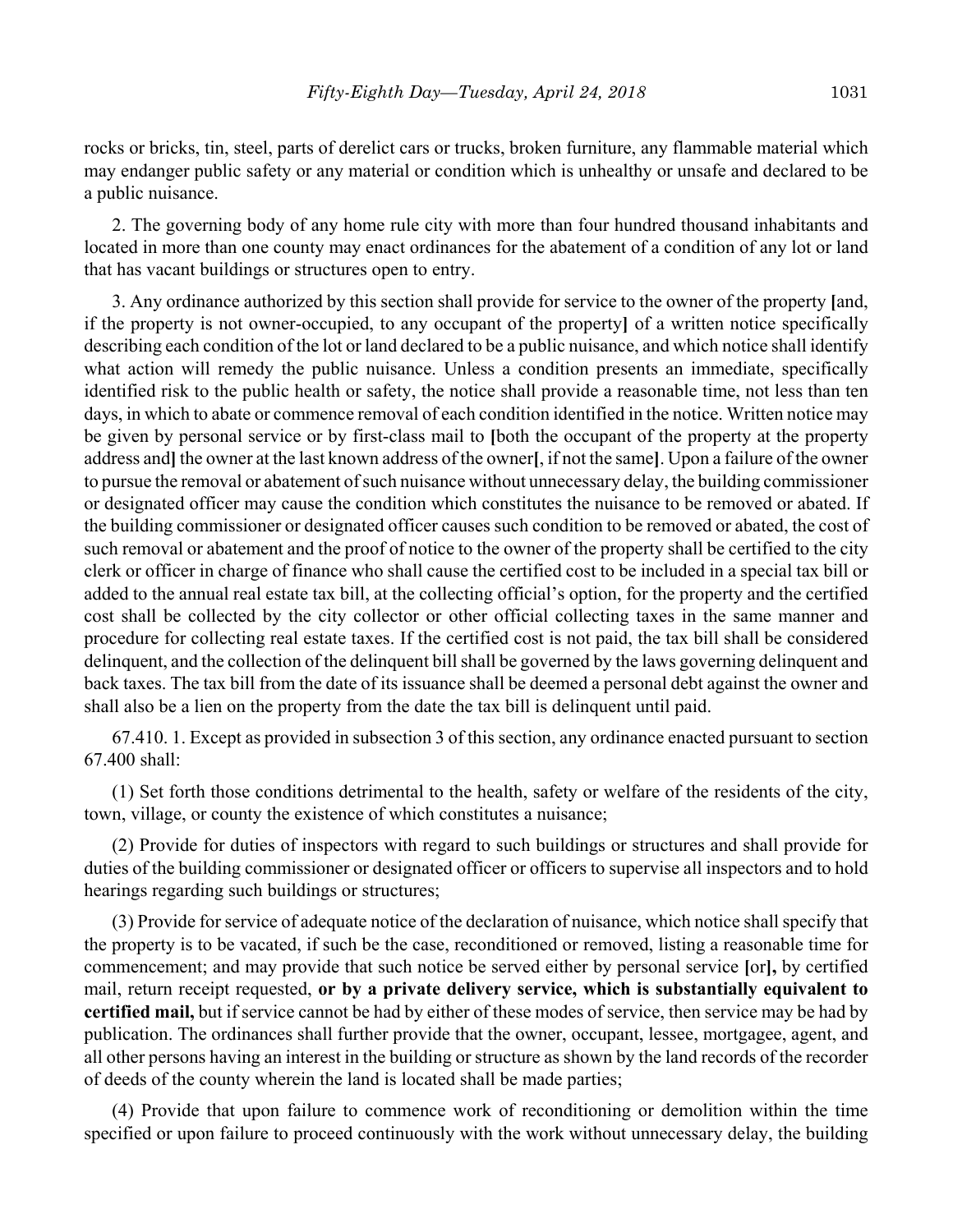commissioner or designated officer or officers shall call and have a full and adequate hearing upon the matter, giving the affected parties at least ten days' written notice of the hearing. Any party may be represented by counsel, and all parties shall have an opportunity to be heard. After the hearings, if the evidence supports a finding that the building or structure is a nuisance or detrimental to the health, safety, or welfare of the residents of the city, town, village, or county, the building commissioner or designated officer or officers shall issue an order making specific findings of fact, based upon competent and substantial evidence, which shows the building or structure to be a nuisance and detrimental to the health, safety, or welfare of the residents of the city, town, village, or county and ordering the building or structure to be demolished and removed, or repaired. If the evidence does not support a finding that the building or structure is a nuisance or detrimental to the health, safety, or welfare of the residents of the city, town, village, or county, no order shall be issued;

(5) Provide that if the building commissioner or other designated officer or officers issue an order whereby the building or structure is demolished, secured, or repaired, or the property is cleaned up, the cost of performance shall be certified to the city clerk or officer in charge of finance, who shall cause a special tax bill or assessment therefor against the property to be prepared and collected by the city collector or other official collecting taxes, unless the building or structure is demolished, secured or repaired by a contractor pursuant to an order issued by the city, town, village, or county and such contractor files a mechanic's lien against the property where the dangerous building is located. The contractor may enforce this lien as provided in sections 429.010 to 429.360. Except as provided in subsection 3 of this section, at the request of the taxpayer the tax bill may be paid in installments over a period of not more than ten years. The tax bill from date of its issuance shall be deemed a personal debt against the property owner and shall also be a lien on the property until paid. A city not within a county or a city with a population of at least four hundred thousand located in more than one county, notwithstanding any charter provision to the contrary, may, by ordinance, provide that upon determination by the city that a public benefit will be gained the city may discharge the special tax bill, including the costs of tax collection, accrued interest and attorneys fees, if any.

2. If there are proceeds of any insurance policy based upon a covered claim payment made for damage or loss to a building or other structure caused by or arising out of any fire, explosion, or other casualty loss, the ordinance may establish a procedure for the payment of up to twenty-five percent of the insurance proceeds, as set forth in this subsection. The order or ordinance shall apply only to a covered claim payment which is in excess of fifty percent of the face value of the policy covering a building or other structure:

(1) The insurer shall withhold from the covered claim payment up to twenty-five percent of the covered claim payment, and shall pay such moneys to the city to deposit into an interest-bearing account. Any named mortgagee on the insurance policy shall maintain priority over any obligation under the order or ordinance;

(2) The city or county shall release the proceeds and any interest which has accrued on such proceeds received under subdivision (1) of this subsection to the insured or as the terms of the policy and endorsements thereto provide within thirty days after receipt of such insurance moneys, unless the city or county has instituted legal proceedings under the provisions of subdivision (5) of subsection 1 of this section. If the city or county has proceeded under the provisions of subdivision (5) of subsection 1 of this section, all moneys in excess of that necessary to comply with the provisions of subdivision (5) of subsection 1 of this section for the removal, securing, repair and cleanup of the building or structure, and the lot on which it is located, less salvage value, shall be paid to the insured;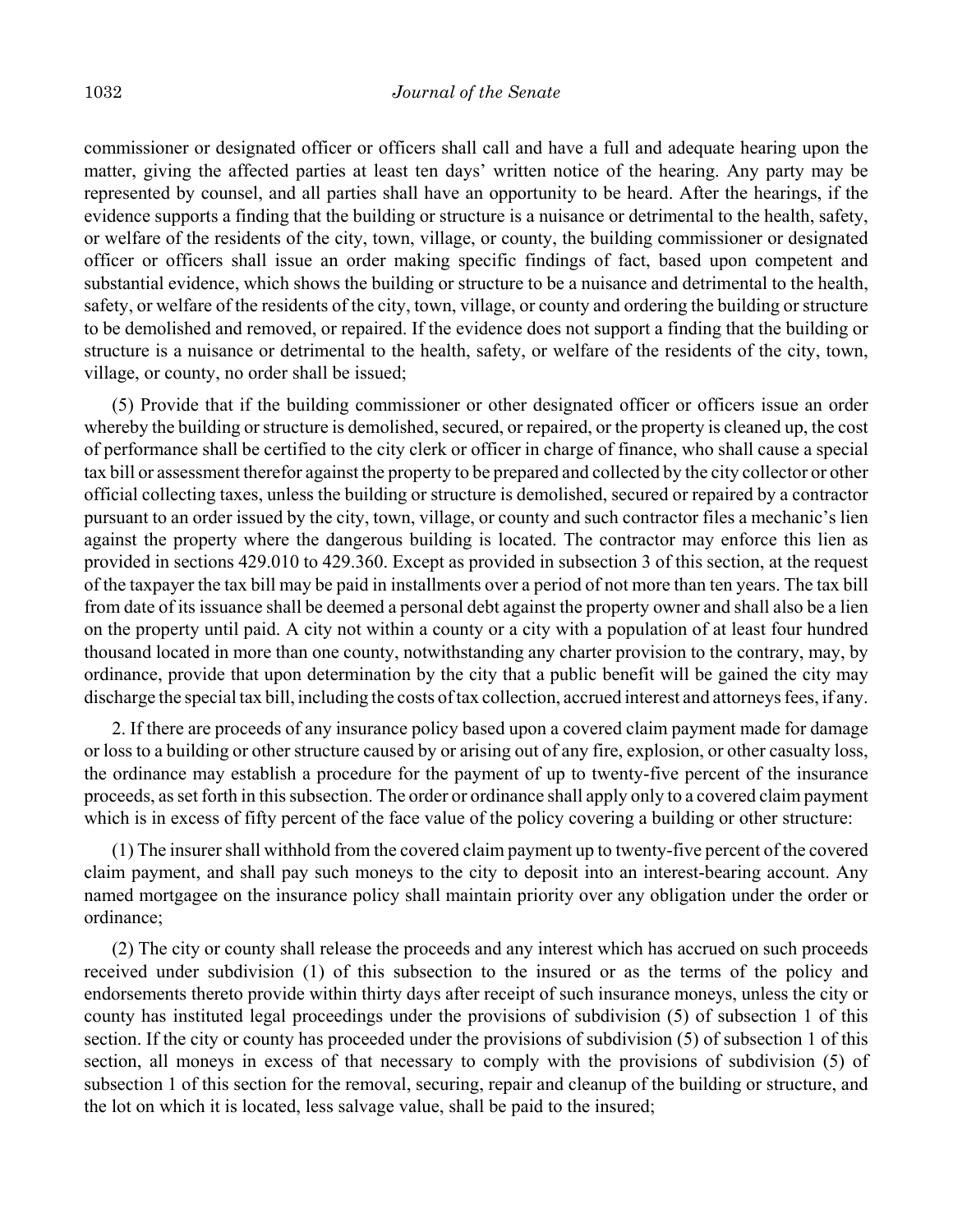(3) If there are no proceeds of any insurance policy as set forth in this subsection, at the request of the taxpayer, the tax bill may be paid in installments over a period of not more than ten years. The tax bill from date of its issuance shall be a lien on the property until paid;

(4) This subsection shall apply to fire, explosion, or other casualty loss claims arising on all buildings and structures;

(5) This subsection does not make the city or county a party to any insurance contract, and the insurer is not liable to any party for any amount in excess of the proceeds otherwise payable under its insurance policy.

3. The governing body of any city not within a county and the governing body of any city with a population of three hundred fifty thousand or more inhabitants which is located in more than one county may enact their own ordinances pursuant to section 67.400 and are exempt from subsections 1 and 2 of this section.

4. Notwithstanding the provisions of section 82.300, any city may prescribe and enforce and collect fines and penalties for a breach of any ordinance enacted pursuant to section 67.400 or this section and to punish the violation of such ordinance by a fine or imprisonment, or by both fine and imprisonment. Such fine may not exceed one thousand dollars, unless the owner of the property is not also a resident of the property, then such fine may not exceed two thousand dollars.

5. The ordinance may also provide that a city not within a county or a city with a population of at least three hundred fifty thousand located in more than one county may seek to recover the cost of demolition prior to the occurrence of demolition, as described in this subsection. The ordinance may provide that if the building commissioner or other designated officer or officers issue an order whereby the building or structure is ordered to be demolished, secured or repaired, and the owner has been given an opportunity for a hearing to contest such order, then the building commissioner or other designated officer or officers may solicit no less than two independent bids for such demolition work. The amount of the lowest bid, including offset for salvage value, if any, plus reasonable anticipated costs of collection, including attorney's fees, shall be certified to the city clerk or officer in charge of finance, who shall cause a special tax bill to be issued against the property owner to be prepared and collected by the city collector or other official collecting taxes. The municipal clerk or other officer in charge of finance shall discharge the special tax bill upon documentation by the property owner of the completion of the ordered repair or demolition work. Upon determination by the municipal clerk or other officer in charge of finance that a public benefit is secured prior to payment of the special tax bill, the municipal clerk or other officer in charge of finance may discharge the special tax bill upon the transfer of the property. The payment of the special tax bill shall be held in an interest-bearing account. Upon full payment of the special tax bill, the building commissioner or other designated officer or officers shall, within one hundred twenty days thereafter, cause the ordered work to be completed, and certify the actual cost thereof, including the cost of tax bill collection and attorney's fees, to the city clerk or other officer in charge of finance who shall, if the actual cost differs from the paid amount by greater than two percent of the paid amount, refund the excess payment, if any, to the payor, or if the actual amount is greater, cause a special tax bill or assessment for the difference against the property to be prepared and collected by the city collector or other official collecting taxes. If the building commissioner or other designated officer or officers shall not, within one hundred twenty days after full payment, cause the ordered work to be completed, then the full amount of the payment, plus interest, shall be repaid to the payor. Except as provided in subsection 2 of this section, at the request of the taxpayer the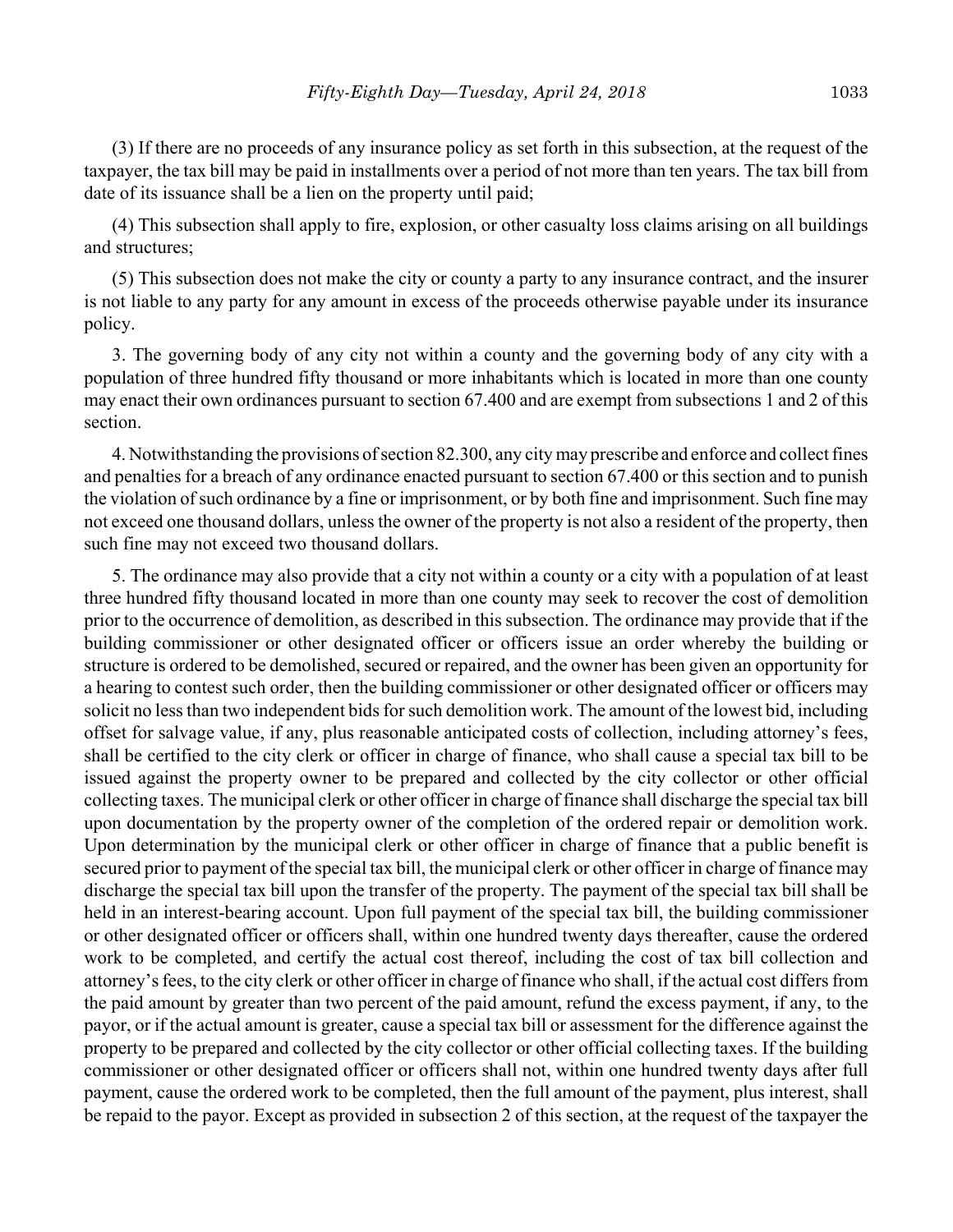tax bill for the difference may be paid in installments over a period of not more than ten years. The tax bill for the difference from the date of its issuance shall be deemed a personal debt against the property owner and shall also be a lien on the property until paid."; and

Further amend the title and enacting clause accordingly.

Senator Dixon moved that **SA 1** be adopted.

At the request of Senator Schatz, **HB 1442,** with **SCS**, **SS** for **SCS** and **SA 1** (pending), was placed on the Informal Calendar.

# **HCS** for **HB 1690**, entitled:

An Act to repeal sections 375.1218, 376.715, 376.717, 376.718, 376.720, 376.722, 376.724, 376.725, 376.726, 376.733, 376.734, 376.735, 376.737, 376.738, 376.742, 376.743, 376.746, 376.747, 376.748, 376.755, 376.756, and 376.758, RSMo, and to enact in lieu thereof twenty-two new sections relating to the Missouri life and health insurance guaranty association act.

Was taken up by Senator Wieland.

On motion of Senator Wieland, **HCS** for **HB 1690** was read the 3rd time and passed by the following vote:

| YEAS—Senators |                 |          |          |            |        |             |
|---------------|-----------------|----------|----------|------------|--------|-------------|
| <b>Brown</b>  | Chappelle-Nadal | Cierpiot | Crawford | Cunningham | Curls  | Dixon       |
| Emery         | Hegeman         | Holsman  | Hoskins  | Hummel     | Kehoe  | Koenig      |
| Libla         | Munzlinger      | Nasheed  | Onder    | Richard    | Riddle | Rizzo       |
| Romine        | Rowden          | Schaaf   | Schatz   | Schupp     | Sifton | Wallingford |
| Walsh         | Wieland-30      |          |          |            |        |             |

NAYS—Senators—None

Absent—Senators

Sater Wasson—2

Absent with leave—Senator Eigel—1

Vacancies—1

The President declared the bill passed.

On motion of Senator Wieland, title to the bill was agreed to.

Senator Wieland moved that the vote by which the bill passed be reconsidered.

Senator Kehoe moved that motion lay on the table, which motion prevailed.

# **MESSAGES FROM THE HOUSE**

The following messages were received from the House of Representatives through its Chief Clerk:

Mr. President: I am instructed by the House of Representatives to inform the Senate that the House has taken up and passed **HCS** for **HB 2017**, entitled:

An Act to appropriate money for capital improvement and other purposes for the several departments of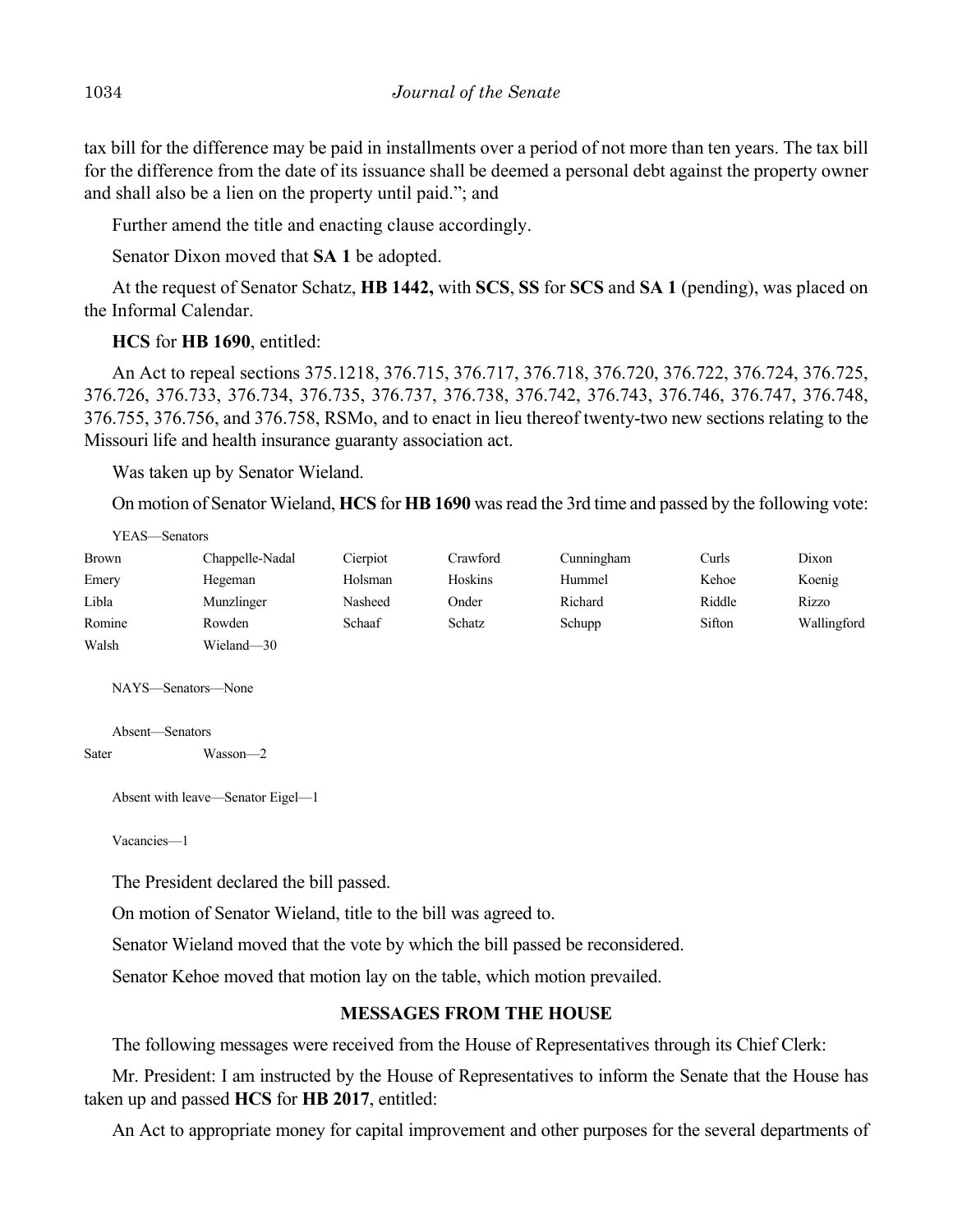state government and the divisions and programs thereof to be expended only as provided in Article IV, Section 28 of the Constitution of Missouri, from the funds herein designated for the period beginning July 1, 2018, and ending June 30, 2019.

In which the concurrence of the Senate is respectfully requested.

Read 1st time.

Also,

Mr. President: I am instructed by the House of Representatives to inform the Senate that the House has taken up and passed **HCS** for **HB 2018**, entitled:

An Act to appropriate money for purposes for the several departments and offices of state government; for the purchase of equipment; for planning, expenses, and for capital improvement projects involving the maintenance, repair, replacement, and improvement of state buildings and facilities, including installation, modification, and renovation of facility components, equipment or systems; for refunds, distributions, planning, expenses, and land improvements; and to transfer money among certain funds, from the funds designated for the fiscal period beginning July 1, 2018, and ending June 30, 2019.

In which the concurrence of the Senate is respectfully requested.

Read 1st time.

Also,

Mr. President: I am instructed by the House of Representatives to inform the Senate that the House has taken up and passed **HCS** for **HB 1999**, entitled:

An Act to repeal section 386.266, RSMo, and to enact in lieu thereof two new sections relating to rate adjustments outside of general rate proceedings for certain public utilities.

In which the concurrence of the Senate is respectfully requested.

Read 1st time.

Also,

Mr. President: I am instructed by the House of Representatives to inform the Senate that the House has taken up and passed **HCS** for **HB 1289**, entitled:

An Act to repeal sections 116.050, 116.160, 116.230, 116.270, 116.332, and 116.334, RSMo, and to enact in lieu thereof eight new sections relating to ballot initiatives and referendums, with a delayed effective date.

In which the concurrence of the Senate is respectfully requested.

Read 1st time.

### **REFERRALS**

President Pro Tem Richard referred **SCR 54** to the Committee on Rules, Joint Rules, Resolutions and Ethics.

On motion of Senator Kehoe, the Senate recessed until 2:00 p.m.

# **RECESS**

The time of recess having expired, the Senate was called to order by Senator Rowden.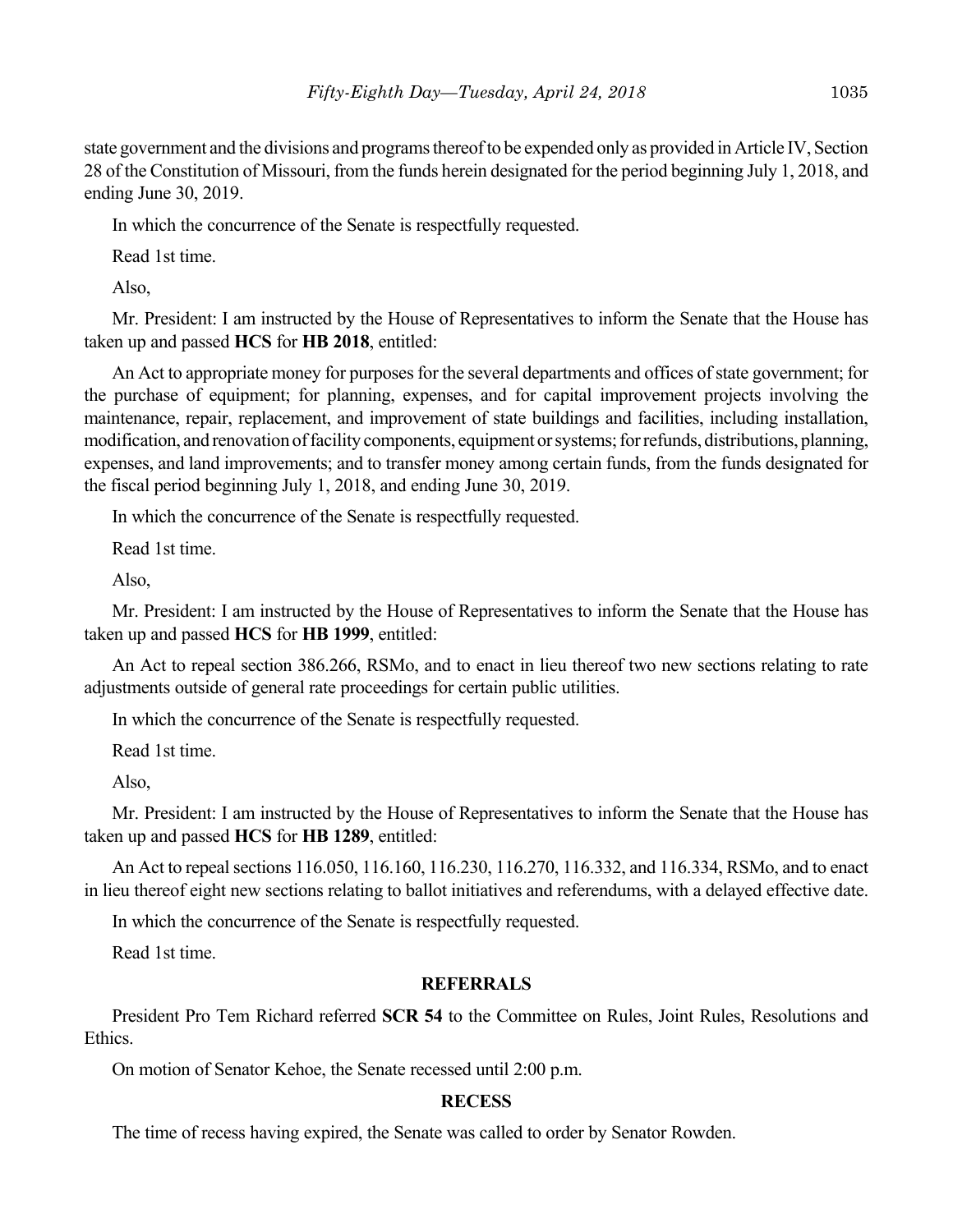#### **RESOLUTIONS**

Senator Wasson offered Senate Resolution No. 1816, regarding Gayle Bodenhamer, Strafford, which was adopted.

Senator Wasson offered Senate Resolution No. 1817, regarding John Collins, Strafford, which was adopted.

Senator Wasson offered Senate Resolution No. 1818, regarding Joan Snider, Springfield, which was adopted.

Senator Wasson offered Senate Resolution No. 1819, regarding Mark E. Donovan, Springfield, which was adopted.

Senator Riddle offered Senate Resolution No. 1820, regarding Tom Howard, Fulton, which was adopted.

Senator Riddle offered Senate Resolution No. 1821, regarding Chloe J. Shoemaker, Columbia, which was adopted.

Senator Riddle offered Senate Resolution No. 1822, regarding Tori Schafer, Columbia, which was adopted.

Senator Riddle offered Senate Resolution No. 1823, regarding Eagle Scout Henry W. Kloeckner, Hawk Point, which was adopted.

Senator Munzlinger offered Senate Resolution No. 1824, regarding Lillian Orskog, Kirksville, which was adopted.

Senator Munzlinger offered Senate Resolution No. 1825, regarding Macy Thomas, Kirksville, which was adopted.

Senator Wallingford offered Senate Resolution No. 1826, regarding Sharon Eck, Fredericktown, which was adopted.

Senator Wallingford offered Senate Resolution No. 1827, regarding John Cook, Wappapello, which was adopted.

Senator Wallingford offered Senate Resolution No. 1828, regarding James Roger Huff, Marble Hill, which was adopted.

Senator Wallingford offered Senate Resolution No. 1829, regarding Larry K. Miller, Jackson, which was adopted.

Senator Wallingford offered Senate Resolution No. 1830, regarding Sergia Pecaut, Perryville, which was adopted.

Senator Wallingford offered Senate Resolution No. 1831, regarding Erica Townsend, Lilbourn, which was adopted.

Senator Romine offered Senate Resolution No. 1832, regarding John Freeman, De Soto, which was adopted.

Senator Romine offered Senate Resolution No. 1833, regarding Charles G. Boyer, Desloge, which was adopted.

Senator Brown offered Senate Resolution No. 1834, regarding Jake Warren, Dixon, which was adopted.

Senator Brown offered Senate Resolution No. 1835, regarding Gary Porter, St. Robert, which was adopted.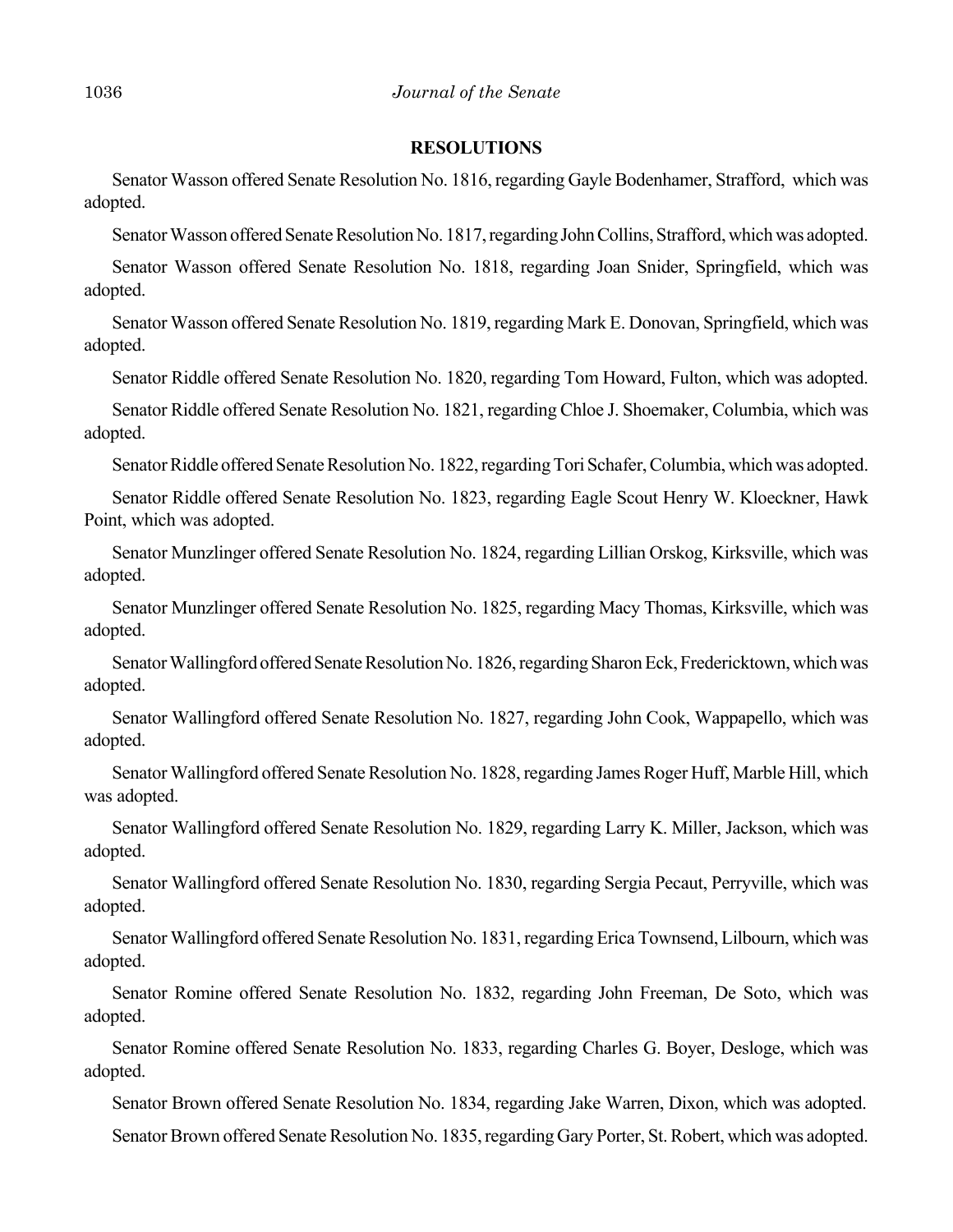Senator Brown offered Senate Resolution No. 1836, regarding Jerry Bumpus, Rolla, which was adopted.

Senator Brown offered Senate Resolution No. 1837, regarding David Tomlinson, Camdenton, which was adopted.

Senator Brown offered Senate Resolution No. 1838, regarding Hazel Parrish, Camdenton, which was adopted.

Senator Wieland offered Senate Resolution No. 1839, regarding Brogan Eyre, Barnhart, which was adopted.

Senator Romine offered Senate Resolution No. 1840, regarding Donald Hill, Ellington, which was adopted.

Senator Romine offered Senate Resolution No. 1841, regarding Anita Massie, Ellington, which was adopted.

Senator Wieland offered Senate Resolution No. 1842, regarding Claire Lambert, Fenton, which was adopted.

#### **REPORTS OF STANDING COMMITTEES**

Senator Richard, Chairman of the Committee on Gubernatorial Appointments, submitted the following report, reading of which was waived:

Mr. President: Your Committee on Gubernatorial Appointments, to which was referred the following appointment, begs leave to report that it has considered the same and recommends that the Senate do give its advice and consent to the following:

Eddy A. Justice, Republican, as a member of the State Board of Education.

Senator Richard moved that the committee report be adopted, and the Senate do give its advice and consent to the above appointment.

At the request of Senator Richard, the above motion was withdrawn.

#### **HOUSE BILLS ON THIRD READING**

**HCS** for **HB 1879**, with **SCS**, entitled:

An Act to repeal sections 30.270, 67.085, 95.530, 110.010, 110.080, 110.140, 165.221, 165.231, 165.241, and 165.271, RSMo, and to enact in lieu thereof ten new sections relating to financial transactions involving public entities.

Was taken up by Senator Cunningham.

#### **SCS** for **HCS** for **HB 1879**, entitled:

# SENATE COMMITTEE SUBSTITUTE FOR HOUSE COMMITTEE SUBSTITUTE FOR HOUSE BILL NO. 1879

An Act to repeal sections 30.270, 67.085, 95.530, 110.010, 110.080, 110.140, 165.221, 165.231, 165.241, and 165.271, RSMo, and to enact in lieu thereof ten new sections relating to financial transactions involving public entities, with existing penalty provisions.

Was taken up.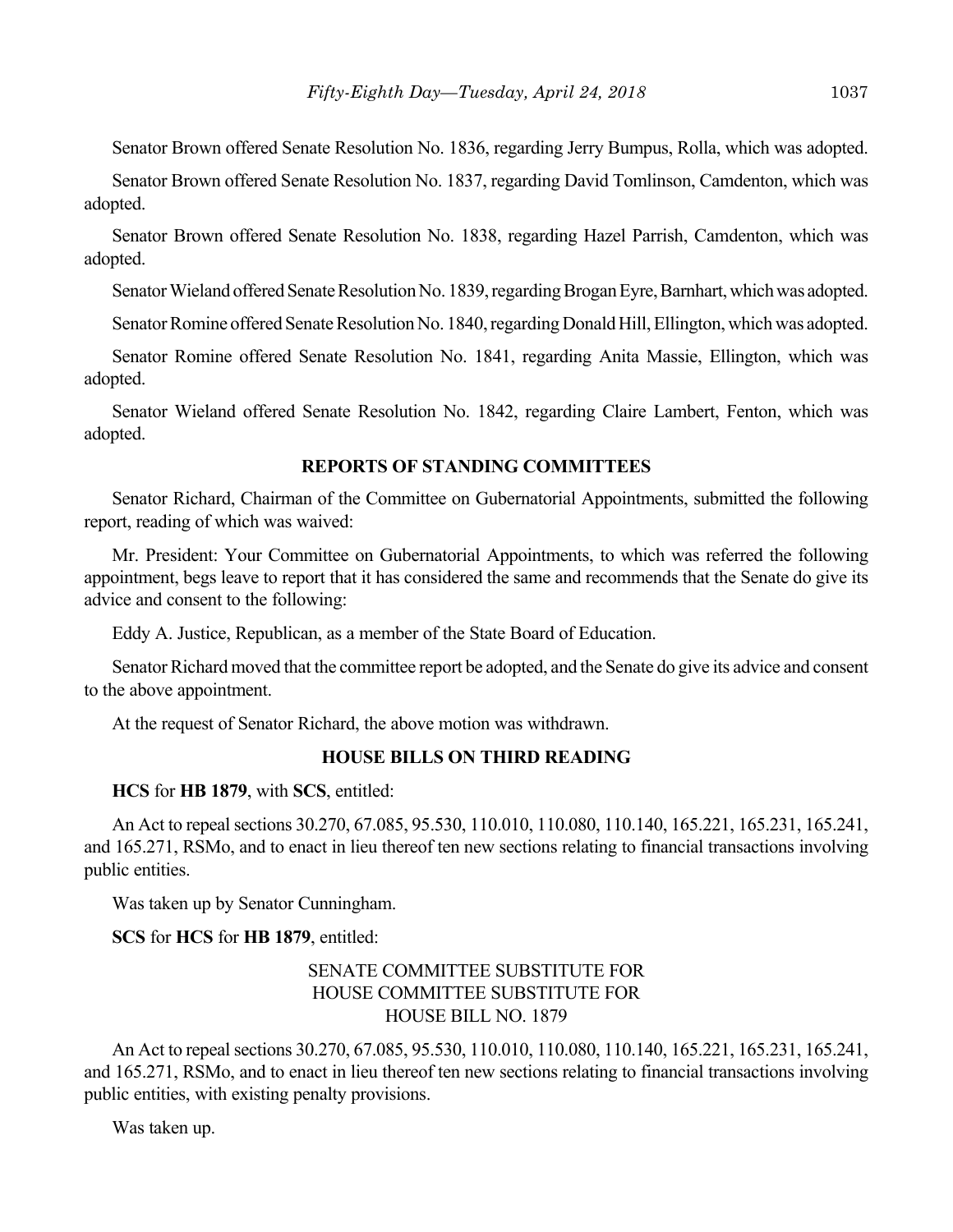Senator Cunningham moved that **SCS** for **HCS** for **HB 1879** be adopted.

Senator Cunningham offered **SS** for **SCS** for **HCS** for **HB 1879**, entitled:

# SENATE SUBSTITUTE FOR SENATE COMMITTEE SUBSTITUTE FOR HOUSE COMMITTEE SUBSTITUTE FOR HOUSE BILL NO. 1879

An Act to repeal sections 30.270, 50.660, 50.783, 67.085, 95.530, 110.010, 110.080, 110.140, 165.221, 165.231, 165.241, and 165.271, RSMo, and to enact in lieu thereof thirteen new sections relating to financial transactions involving public entities, with existing penalty provisions.

Senator Cunningham moved that **SS** for **SCS** for **HCS** for **HB 1879** be adopted.

Senator Libla offered **SA 1**:

# SENATE AMENDMENT NO. 1

Amend Senate Substitute for Senate Committee Substitute for House Committee Substitute for House Bill No. 1879, Page 20, Section 110.140, Line 12 of said page, by inserting after all of said line the following:

"137.225. 1. In all counties, except the city of St. Louis, the assessor shall be provided with two books, one to be called the "real estate book", and the other to be called the "personal assessment book".

2. The real estate book shall contain all lands subject to assessment. It shall be in tabular form, with suitable captions and separate columns. The first column shall contain the name of the owner, if known; if not, the name of the party who paid the last tax; if no tax has ever been paid, then the name of the original patentee, grantee or purchaser from the federal government, the state or county, as the case may be, opposite thereto; the second column shall contain the residence of the owner **or, upon written consent of the owner filed with the assessor, an alternate address for the purpose of mailing ad valorem property tax statements to someone other than an owner, family trust, or mortgage holder receiving escrow payments**; the third column shall contain an accurate description of the land by the smallest legal subdivisions, or by smaller parts, lots or parcels, when sections and the subdivisions thereof are subdivided into parts, lots or parcels; the fourth column shall contain the actual cash valuation. When any person shall be the owner or original purchaser of a section, quarter section or half quarter section, block, half block or quarter block, the same shall be assessed as one tract. The assessor shall arrange, collect and list all lands owned by one person in the county, under his name and on the same page, if there be room to contain it, and if not on the next and following leaf, with proper indications of such continuance, whether they be lots and blocks in a city, or sections or parts of sections in the country, the lowest numbered range, township and section, block, lot or survey always being placed first in such list, and so on in numerical order until said list for each property owner is completed. The assessor shall consolidate all lands owned by one person in a square or block into one tract, lot or call, and for any violation of this section, in unnecessarily dividing the same into more tracts than one or more lots than one, the county commission shall deduct from his account for making the county assessment, ten cents for each lot or tract not so consolidated. At the close of each owners list, the assessor shall place all the lands that appear to belong to the owner, which cannot be properly described by numerical order, as contemplated in this section, which shall be otherwise properly described, indicating the quantity and location thereof.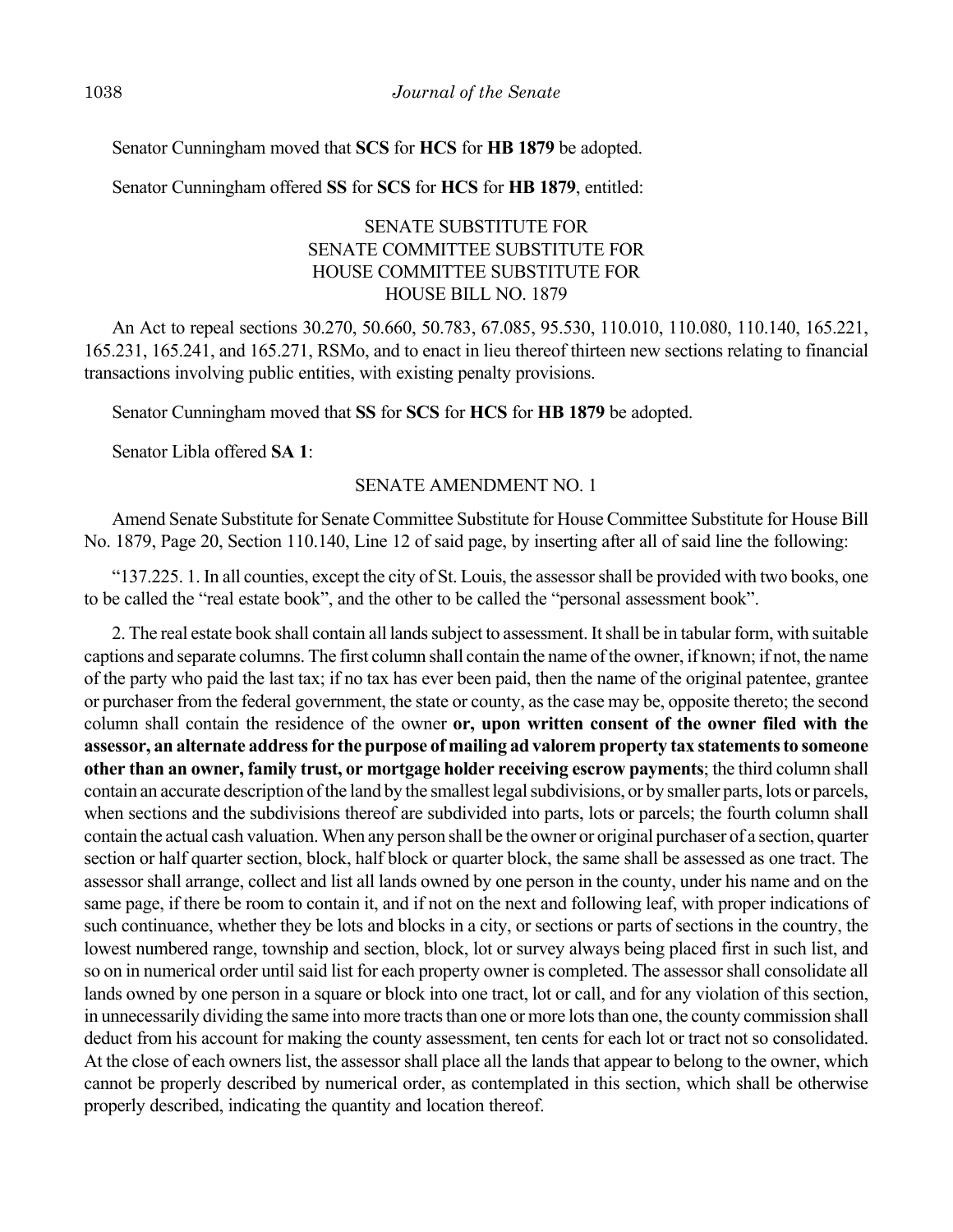3. The personal assessment book shall contain a list of the names of all persons liable to assessment, alphabetically arranged with proper priority of vowels. The assessor shall set opposite their names the tangible personal property respectively owned by them. It shall be in tabular form, with suitable captions and proper columns; the first column shall contain the names of the persons assessed; the second column shall contain the residence, if in the city, the ward, addition and block, or, if outside an incorporated city or town, the township in the county; the third column shall contain the occupation of the party assessed; the fourth column shall contain each kind of property assessed; the fifth column shall contain the assessed value thereof; the sixth column shall contain the amount chargeable to each person, and there may be such other columns as are useful and convenient in practice.

4. Nothing in this section shall be construed to prohibit separate real estate and personal assessment books in all incorporated cities where they are necessary."; and

Further amend the title and enacting clause accordingly.

Senator Libla moved that the above amendment be adopted.

At the request of Senator Cunningham, **HCS** for **HB 1879**, with **SCS**, **SS** for **SCS** and **SA 1** (pending), was placed on the Informal Calendar.

# **HCS** for **HB 1268**, with **SCS**, entitled:

An Act to repeal section 332.081, RSMo, and to enact in lieu thereof two new sections relating to dental faculty permits.

Was taken up by Senator Munzlinger.

**SCS** for **HCS** for **HB 1268**, entitled:

# SENATE COMMITTEE SUBSTITUTE FOR HOUSE COMMITTEE SUBSTITUTE FOR HOUSE BILL NO. 1268

An Act to repeal section 332.081, RSMo, and to enact in lieu thereof two new sections relating to the Missouri dental board.

Was taken up.

Senator Munzlinger moved that **SCS** for **HCS** for **HB 1268** be adopted, which motion prevailed.

On motion of Senator Munzlinger, **SCS** for **HCS** for **HB 1268** was read the 3rd time and passed by the following vote:

| YEAS—Senators |                 |            |          |            |         |        |
|---------------|-----------------|------------|----------|------------|---------|--------|
| <b>Brown</b>  | Chappelle-Nadal | Cierpiot   | Crawford | Cunningham | Curls   | Dixon  |
| Eigel         | Emery           | Hegeman    | Holsman  | Hoskins    | Hummel  | Kehoe  |
| Koenig        | Libla           | Munzlinger | Nasheed  | Onder      | Richard | Riddle |
| Rizzo         | Romine          | Rowden     | Sater    | Schaaf     | Schatz  | Schupp |
| Sifton        | Wallingford     | Walsh      | Wasson   | Wieland-33 |         |        |

NAYS—Senators—None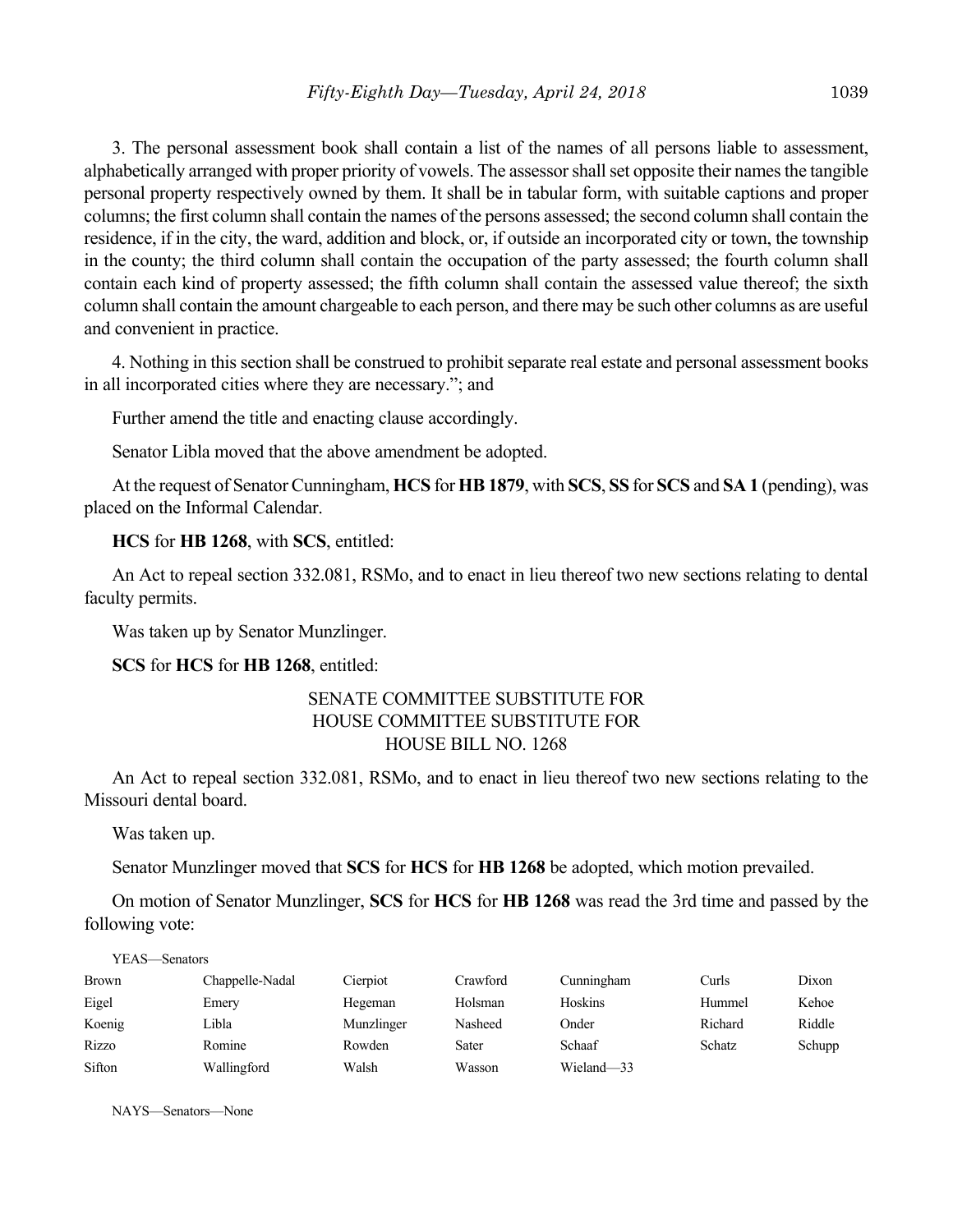Absent—Senators—None

Absent with leave—Senators—None

Vacancies—1

The President declared the bill passed.

On motion of Senator Munzlinger, title to the bill was agreed to.

Senator Munzlinger moved that the vote by which the bill passed be reconsidered.

Senator Kehoe moved that motion lay on the table, which motion prevailed.

President Pro Tem Richard assumed the Chair.

**HCS** for **HB 1500**, with **SCS**, entitled:

An Act to repeal sections 328.080, 328.100, 329.010, 329.040, 329.050, 329.060, 329.070, 329.080, 329.085, and 329.130, RSMo, and to enact in lieu thereof twelve new sections relating to the board of cosmetology and barber examiners.

Was taken up by Senator Koenig.

**SCS** for **HCS** for **HB 1500**, entitled:

# SENATE COMMITTEE SUBSTITUTE FOR HOUSE COMMITTEE SUBSTITUTE FOR HOUSE BILL NO. 1500

An Act to repeal sections 328.080, 328.100, 329.010, 329.040, 329.050, 329.060, 329.070, 329.080, 329.085, and 329.130, RSMo, and to enact in lieu thereof fourteen new sections relating to the board of cosmetology and barber examiners.

Was taken up.

Senator Koenig moved that **SCS** for **HCS** for **HB 1500** be adopted.

Senator Koenig offered **SS** for **SCS** for **HCS** for **HB 1500**, entitled:

# SENATE SUBSTITUTE FOR SENATE COMMITTEE SUBSTITUTE FOR HOUSE COMMITTEE SUBSTITUTE FOR HOUSE BILL NO. 1500

An Act to repeal sections 328.080, 328.100, 329.010, 329.040, 329.050, 329.060, 329.070, 329.080, 329.085, and 329.130, RSMo, and to enact in lieu thereof fourteen new sections relating to the board of cosmetology and barber examiners.

Senator Koenig moved that **SS** for **SCS** for **HCS** for **HB 1500** be adopted.

Senator Rowden offered **SA 1**:

### SENATE AMENDMENT NO. 1

Amend Senate Substitute for Senate Committee Substitute for House Committee Substitute for House Bill No. 1500, Page 1, In the Title, Lines 5-6, by striking "board of cosmetology and barber examiners" and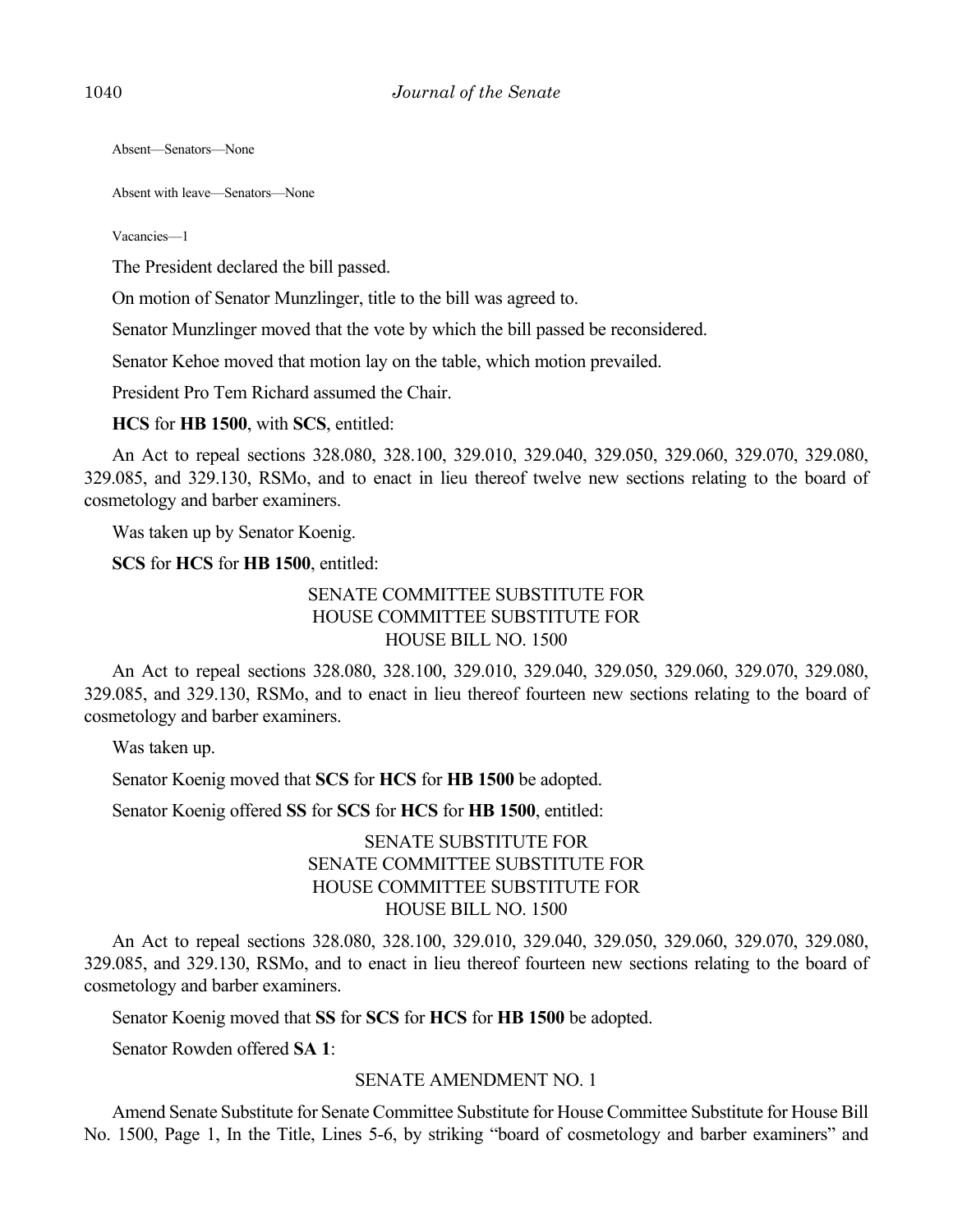inserting in lieu thereof the following: "reduction in regulation of certain occupations"; and

Further amend said bill and page, section A, line 6 of said page, by inserting immediately after said line the following:

"**324.047. 1. The purpose of this section is to promote general welfare by establishing guidelines for the regulation of occupations and professions not regulated prior to January 1, 2019, and guidelines for combining any additional occupations or professions under a single license regulated by the state prior to January 1, 2019.**

**2. For purposes of this section, the following terms mean:**

**(1) "Applicant group", any occupational or professional group or organization, any individual, or any other interested party that seeks to be licensed or further regulated or supports any bill that proposes to combine any additional occupations or professions under a single license regulated by the state prior to January 1, 2019;**

**(2) "Certification", a program in which the government grants nontransferable recognition to an individual who meets personal qualifications established by a regulatory entity. Upon approval, the individual may use "certified" as a designated title. This term shall not be synonymous with an occupational license;**

**(3) "Department", the department of insurance, financial institutions and professional registration;**

**(4) "Director", the director of the division of professional registration;**

**(5) "Division", the division of professional registration;**

**(6) "General welfare", the concern of the government for the health, peace, morality, and safety of its residents;**

**(7) "Lawful occupation", a course of conduct, pursuit, or profession that includes the sale of goods or services that are not themselves illegal to sell irrespective of whether the individual selling them is subject to an occupational regulation;**

**(8) "Least restrictive type of occupational regulation", the regulation that is least restrictive, in which the following list of regulations in order from least to most restrictive is used to make such determination:**

**(a) Bonding or insurance;**

**(b) Registration;**

**(c) Certification;**

**(d) Occupational license;**

**(9) "Occupational license", a nontransferable authorization in law for an individual to perform a lawful occupation for compensation based on meeting personal qualifications established by a regulatory entity and that, if not possessed, prohibits the individual from performing the occupation for compensation;**

**(10) "Occupational regulation", a statute, ordinance, rule, practice, policy, or other law requiring an individual to possess certain personal qualifications to work in a lawful occupation;**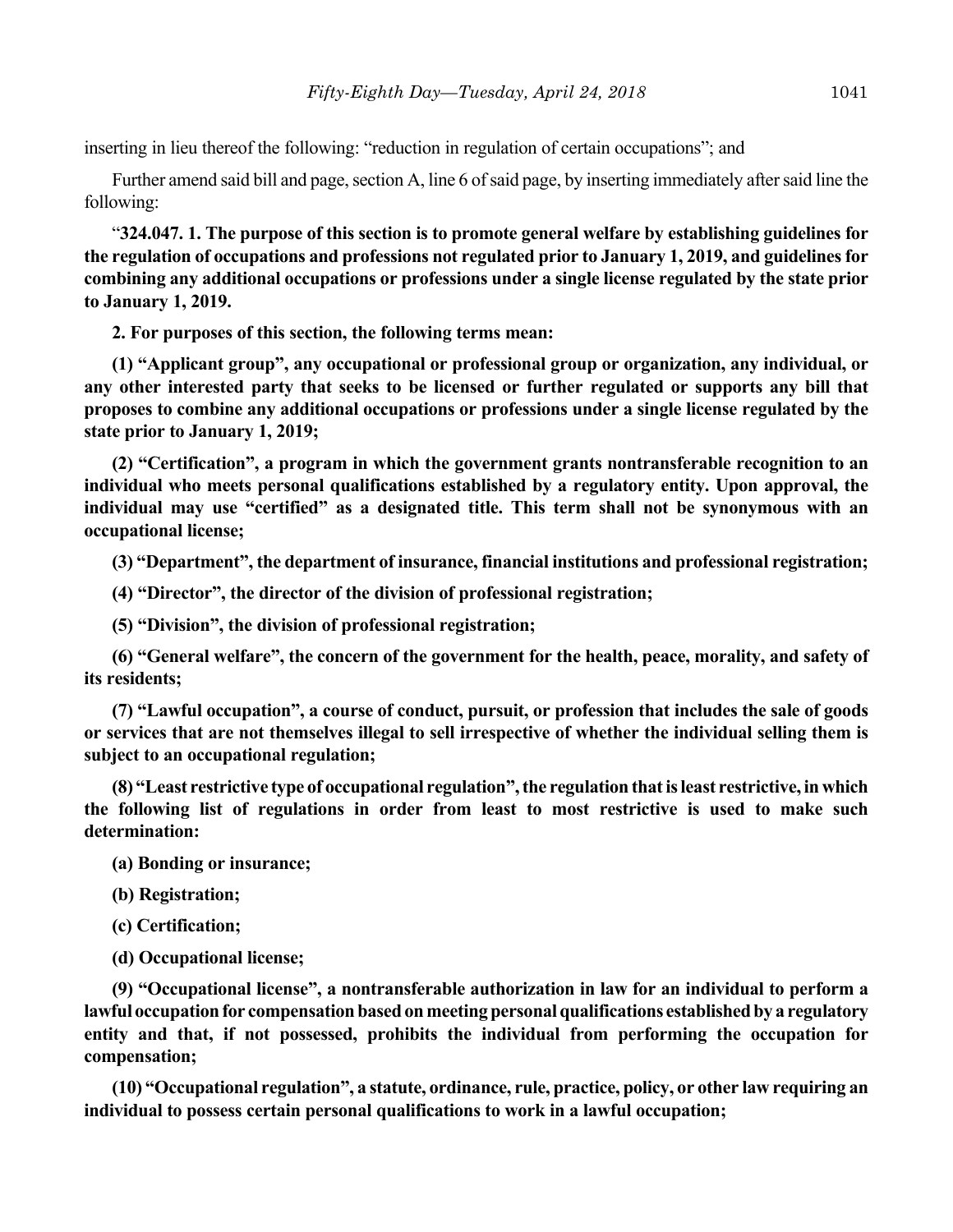**(11) "Personal qualifications", criteria related to an individual's personal background, including completion of an approved educational program, satisfactory performance on an examination, work experience, criminal history, and completion of continuing education;**

**(12) "Practitioner", an individual who has achieved knowledge and skill by practice and is actively engaged in a specified occupation or profession;**

**(13) "Registration", a requirement established by the general assembly in which an individual:**

**(a) Submits notification to a state agency; and**

**(b) May use "registered" as a designated title.**

**Notification may include the individual's name and address, the individual's agent for service of process, the location of the activity to be performed, and a description of the service the individual provides. Registration may include a requirement to post a bond but does not include education or experience requirements. If the requirement of registration is not met, the individual is prohibited from performing the occupation for compensation or using "registered" as a designated title. The term "registration" shall not be synonymous with an occupational license;**

**(14) "Regulatory entity", any board, commission, agency, division, or other unit or subunit of state government that regulates one or more professions, occupations, industries, businesses, or other endeavors in this state;**

**(15) "State agency", every state office, department, board, commission, regulatory entity, and agency of the state. The term "state agency" includes, if provided by law, programs and activities involving less than the full responsibility of a state agency;**

**(16) "Substantial burden", a requirement in an occupational regulation that imposes significant difficulty or cost on an individual seeking to enter into or continue in a lawful occupation and is more than an incidental burden.**

**3. All individuals may engage in the occupation of their choice, free from unreasonable government regulation. The state shall not impose a substantial burden on an individual's pursuit of his or her occupation or profession unless there is a reasonable interest for the state to protect the general welfare. If such an interest exists, the regulation adopted by the state shall be the least restrictive type of occupational regulation consistent with the public interest to be protected.**

**4. All bills introduced in the general assembly to regulate, pursuant to subsection 6 of this section, an occupation or profession shall be reviewed according to the following criteria. An occupation or profession shall be regulated by the state if:**

**(1) Unregulated practice could cause harm and endanger the general welfare, and the potential for further harm and endangerment is recognizable;**

**(2) The public can reasonably be expected to benefit from an assurance of personal qualifications; and**

**(3) The general welfare cannot be sufficiently protected by other means.**

**5. After evaluating the criteria in subdivision (3) of this subsection and considering governmental, economic, and societal costs and benefits, if the general assembly finds that the state has a reasonable interest in regulating, pursuant to subsection 6 of this section, an occupation or profession not previously**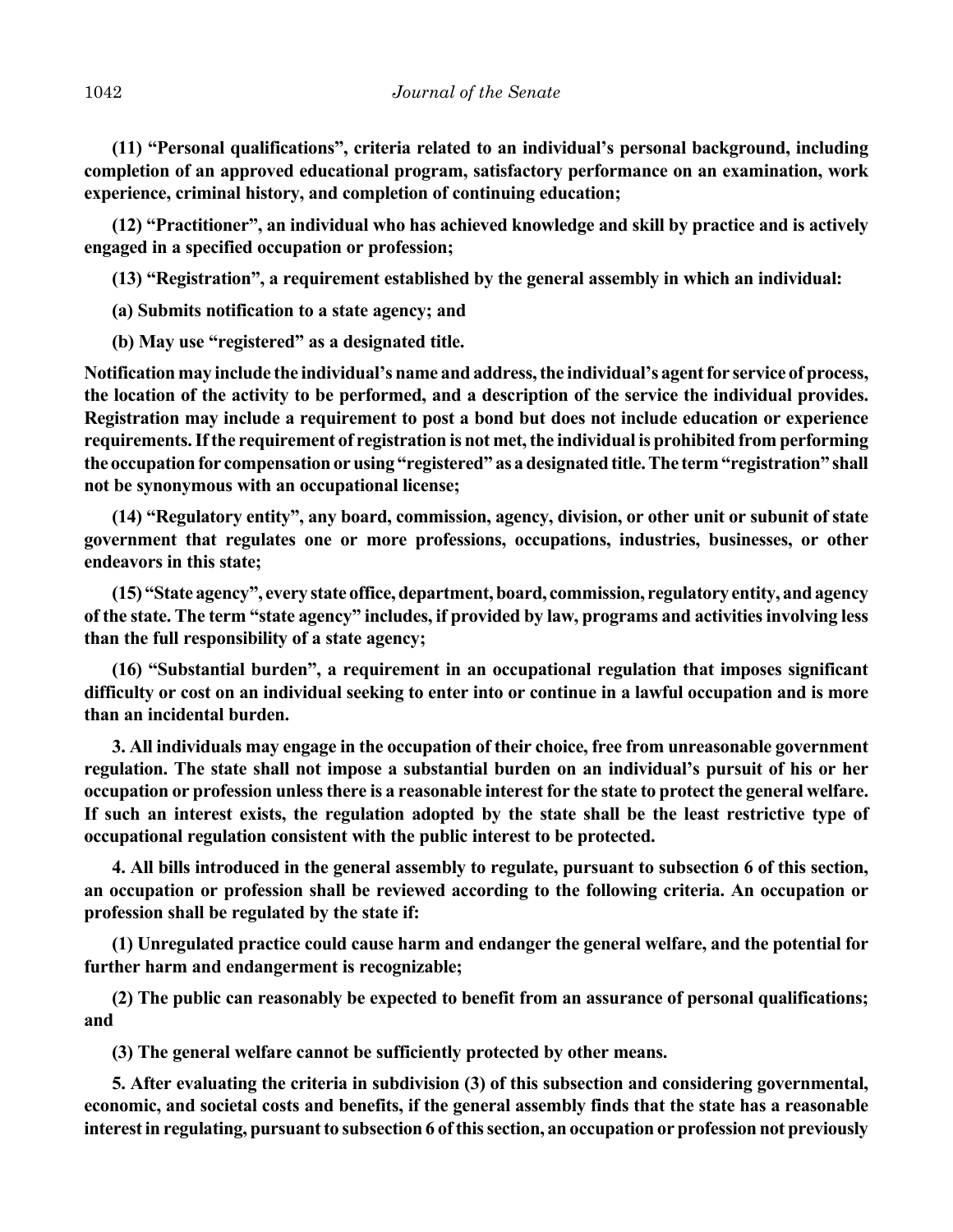**regulated by law, the most efficient form of regulation shall be implemented, consistent with this section and with the need to protect the general welfare, as follows:**

**(1) If the threat to the general welfare resulting from the practitioner's services is easily predictable, the regulation shall implement a system of insurance, bonding, or registration;**

**(2) If the consumer has challenges accessing credentialing information or possesses significantly less information on how to report abuses such that the practitioner puts the consumer in a disadvantageous position relative to the practitioner to judge the quality of the practitioner's services, the regulation shall implement a system of certification; and**

**(3) If other regulatory structures, such as bonding, insurance, registration, and certification, insufficiently protect the general welfare from recognizable harm, the regulation shall implement a system of licensing.**

**6. After January 1, 2019, any relevant regulatory entity shall report, and the department shall make available to the general assembly, upon the filing of a bill that proposes additional regulation of a profession or occupation currently regulated by the regulatory entity, the following factors to the department:**

**(1) A description of the professional or occupational group proposed for expansion of regulation, including the number of individuals or business entities that would be subject to regulation to the extent that such information is available; the names and addresses of associations, organizations, and other groups representing the practitioners; and an estimate of the number of practitioners in each group;**

**(2) Whether practice of the profession or occupation proposed for expansion of regulation requires such a specialized skill that the public is not qualified to select a competent practitioner without assurances that minimum qualifications have been met;**

**(3) The nature and extent of potential harm to the public if the profession or occupation is not regulated as described in the bill, the extent to which there is a threat to the general welfare, and production of evidence of potential harm, including a description of any complaints filed with state law enforcement authorities, courts, departmental agencies, professional or occupational boards, and professional and occupational associations that have been lodged against practitioners of the profession or occupation in this state within the past five years. Notwithstanding the provisions of this section or any other section, the relevant regulatory entity shall provide, and the department shall make available to the general assembly, the information relating to such complaints even if the information is considered a closed record or otherwise confidential; except that, the regulatory entity and the department shall redact names and other personally identifiable information from the information released;**

**(4) A description of the voluntary efforts made by practitioners of the profession or occupation to protect the public through self-regulation, private certifications, membership in professional or occupational associations, or academic credentials and a statement of why these efforts are inadequate to protect the public;**

**(5) The extent to which expansion of regulation of the profession or occupation will increase the cost of goods or services provided by practitioners and the overall cost-effectiveness and economic impact of the proposed regulation, including the direct cost to the government and the indirect costs to consumers;**

**(6) The extent to which expansion of regulation of the profession or occupation would increase or**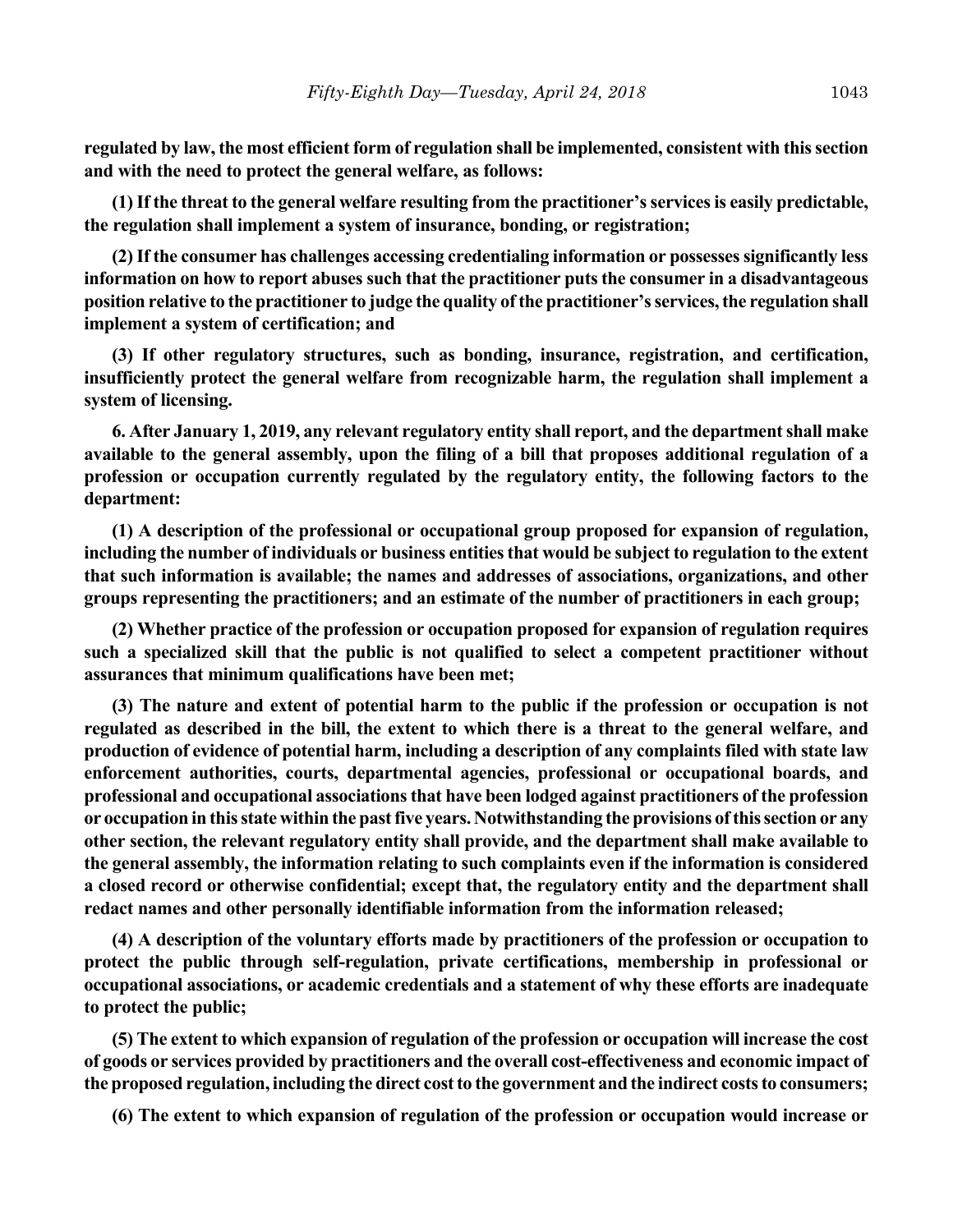**decrease the availability of services to the public;**

**(7) The extent to which existing legal remedies are inadequate to prevent or redress the kinds of harm potentially resulting from the lack of the requirements outlined in the bill;**

**(8) Why bonding and insurance, registration, certification, occupational license to practice, or another type of regulation is being proposed, why that regulatory alternative was chosen, and whether the proposed method of regulation is appropriate;**

**(9) A list of other states that regulate the profession or occupation, the type of regulation, copies of other state's laws, and available evidence from those states of the effect of regulation on the profession or occupation in terms of a before-and-after analysis;**

**(10) The details of any previous efforts in this state to implement regulation of the profession or occupation;**

**(11) Whether the proposed requirements for regulation exceed the national industry standards of minimal competence, if such standards exist, and what those standards are if they exist; and**

**(12) The method proposed to finance the proposed regulation and financial data pertaining to whether the proposed regulation can be reasonably financed by current or proposed licensees through dedicated revenue mechanisms.**

**7. If no existing regulatory entity regulates the occupation or profession to be regulated in the bill, the department shall report and make available to the general assembly, upon the filing of a bill after January 1, 2019, that proposes new regulation of a profession or occupation, the following factors:**

**(1) A description of the professional or occupational group proposed for regulation, including the number of individuals or business entities that would be subject to regulation to the extent that such information is available; the names and addresses of associations, organizations, and other groups representing the practitioners; and an estimate of the number of practitioners in each group;**

**(2) The nature and extent of potential harm to the public if the profession or occupation is not regulated, the extent to which there is a threat to the general welfare, and production of evidence of potential harm, including a description of any complaints filed with state law enforcement authorities, courts, departmental agencies, professional or occupational boards, and professional and occupational associations that have been lodged against practitioners of the profession or occupation in this state within the past five years. Notwithstanding the provisions of this section or any other section, the department shall release the information relating to such complaints even if the information is considered a closed record or otherwise confidential; except that, the department shall redact names and other personally identifiable information from the information released;**

**(3) A list of other states that regulate the profession or occupation, the type of regulation, copies of other state's laws, and available evidence from those states of the effect of regulation on the profession or occupation in terms of a before-and-after analysis;**

**(4) The details of any previous efforts in this state to implement regulation of the profession or occupation; and**

**(5) Whether the proposed requirements for regulation exceed the national industry standards of minimal competence, if such standards exist, and what those standards are if they exist.**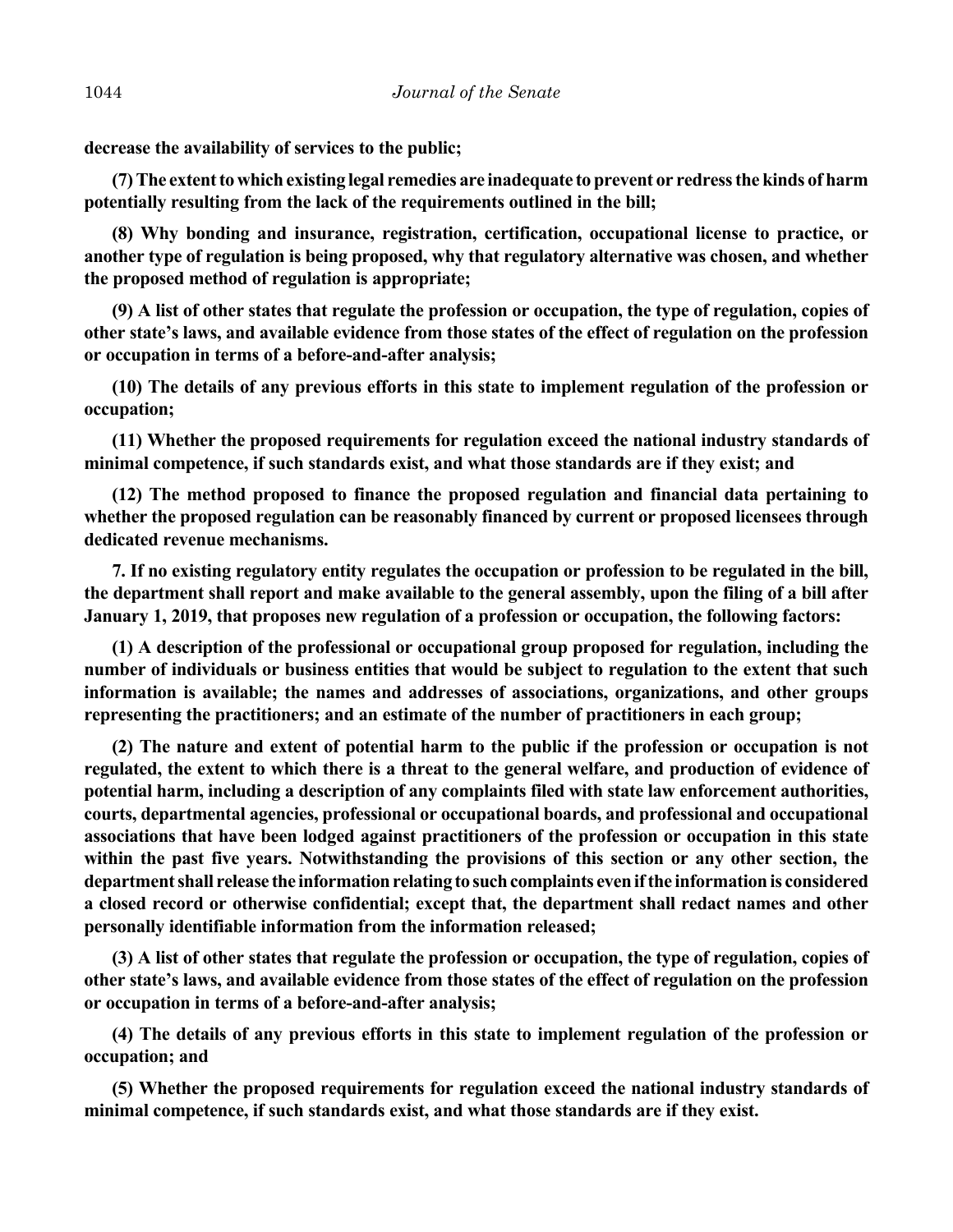**8. After January 1, 2019, applicant groups may report to the department, and the department shall make available to the general assembly, any of the information required in subsection 6 or 7 of this section and whether the profession or occupation plans to apply for mandated benefits.**

Further amend the title and enacting clause accordingly.

Senator Rowden moved that the above amendment be adopted, which motion prevailed.

Senator Walsh offered **SA 2**:

#### SENATE AMENDMENT NO. 2

Amend Senate Substitute for Senate Committee Substitute for House Committee Substitute for House Bill No. 1500, Page 2, Section 328.080, Line 12, by striking the opening bracket; and further amend line 13 by striking the closing bracket; and further renumber the remaining subdivisions accordingly.

Senator Walsh moved that the above amendment be adopted.

Senator Chappelle-Nadal offered **SSA 1** for **SA 2**:

# SENATE SUBSTITUTE AMENDMENT NO. 1 FOR SENATE AMENDMENT NO. 2

Amend Senate Substitute for Senate Committee Substitute for House Committee Substitute for House Bill No. 1500, Page 2, Section 328.080, Line 12, by striking the opening bracket; and further amend said line by inserting after the word "diseases" the following:

"**that are capable of being transmitted during the ordinary course of business for a person licensed under this chapter**"; and further amend line 13 by striking the closing bracket; and further renumber the remaining subdivisions accordingly.

Senator Chappelle-Nadal moved that the above substitute amendment be adopted, which motion prevailed.

Senator Riddle offered **SA 3**:

### SENATE AMENDMENT NO. 3

Amend Senate Substitute for Senate Committee Substitute for House Committee Substitute for House Bill No. 1500, Page 24, Section 329.275, Line 17, by striking the word "may" and inserting in lieu thereof the following: "**shall**"; and

Further amend said bill and section, page 25, line 17 by inserting after all of said line the following:

"**6. (1) The board may inspect hair braiding establishments or facilities where hair braiding occurs during business hours to ensure:**

**(a) Persons registered as hair braiders are not operating outside the scope of practice of hair braiding; and**

**(b) Compliance with this section and rules promulgated thereunder.**

**(2) In addition to the causes listed in section 329.140, the board may also suspend or revoke a certificate of registration if a person registered as a hair braider is found to be operating outside the scope of practice of hair braiding.**"; and

Further renumber the remaining subsection accordingly.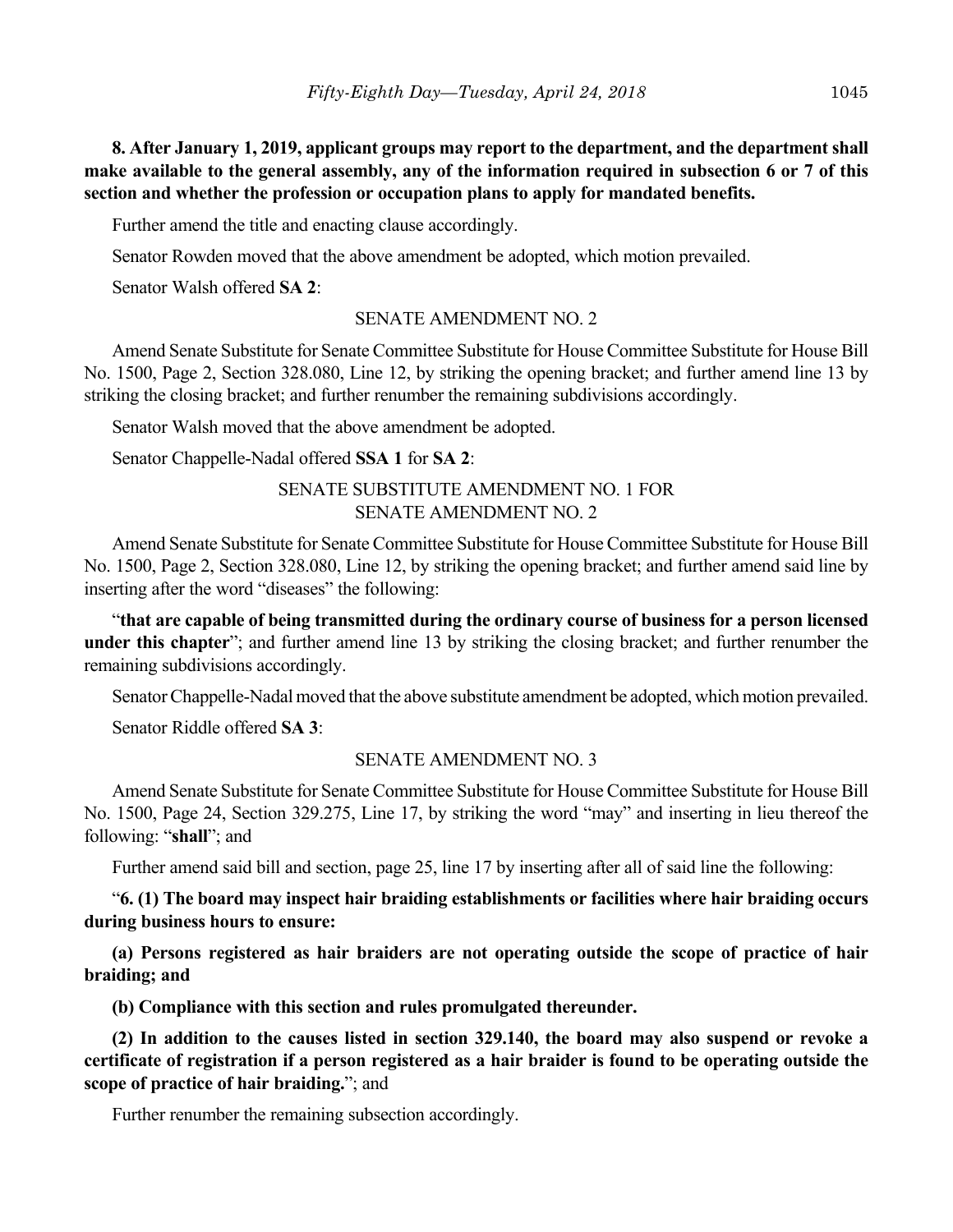Senator Riddle moved that the above amendment be adopted.

Senator Schaaf offered **SSA 1** for **SA 3**, which was read:

# SENATE SUBSTITUTE AMENDMENT NO. 1 FOR SENATE AMENDMENT NO. 3

Amend Senate Substitute for Senate Committee Substitute for House Committee Substitute for House Bill No. 1500, Page 24, Section 329.275, Lines 16-18, by striking said lines and inserting in lieu thereof the following: "twenty dollars. An applicant for a".

Senator Schaaf moved that **SSA 1** for **SA 3** be adopted.

At the request of Senator Koenig, **HCS** for **HB 1500**, with **SCS**, **SS** for **SCS**, **SA 3** and **SSA 1** for **SA 3** (pending), was placed on the Informal Calendar.

**HB 1413**, introduced by Representative Taylor, with **SCS**, entitled:

An Act to amend chapter 105, RSMo, by adding thereto one new section relating to labor organizations.

Was called from the Informal Calendar and taken up by Senator Onder.

**SCS** for **HB 1413**, entitled:

### SENATE COMMITTEE SUBSTITUTE FOR HOUSE BILL NO. 1413

An Act to repeal sections 105.500, 105.520, 105.525, 105.530, and 208.862, RSMo, and to enact in lieu thereof twenty-one new sections relating to public labor organizations, with penalty provisions.

Was taken up.

Senator Onder moved that **SCS** for **HB 1413** be adopted.

Senator Onder offered **SS** for **SCS** for **HB 1413**, entitled:

# SENATE SUBSTITUTE FOR SENATE COMMITTEE SUBSTITUTE FOR HOUSE BILL NO. 1413

An Act to repeal sections 105.500, 105.520, 105.525, 105.530, and 208.862, RSMo, and to enact in lieu thereof twenty-one new sections relating to public labor organizations, with penalty provisions.

Senator Onder moved that **SS** for **SCS** for **HB 1413** be adopted.

Senator Sifton offered **SA 1**:

#### SENATE AMENDMENT NO. 1

Amend Senate Substitute for Senate Committee Substitute for House Bill No. 1413, Page 18, Section 105.575, Lines 12-28 of said page, by striking all of said lines; and

Further amend said bill and section, Page 19, Lines 1-28 of said page, by striking all of said lines; and

Further amend said bill and section, Page 20, Lines 1-2 of said page, by striking all of said lines; and further amend said section by renumbering the remaining subsections accordingly; and

Further amend said bill, Page 27, Section 208.862, Line 23 of said page, by striking "(1)"; and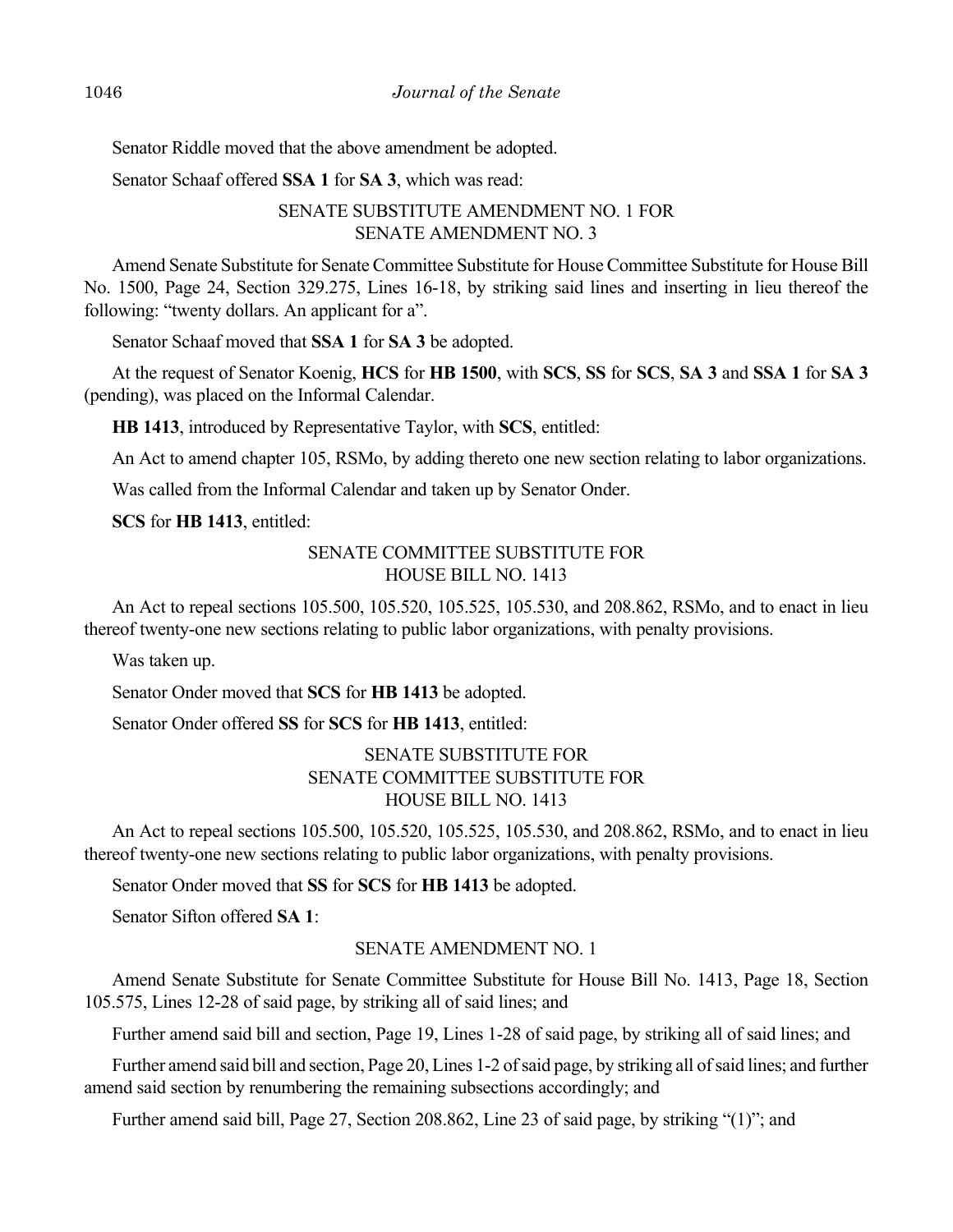Further amend said bill and section, Page 28, Lines 3-10 of said page, by striking all of said lines.

Senator Sifton moved that the above amendment be adopted.

At the request of Senator Onder, **HB 1413**, with **SCS**, **SS** for **SCS** and **SA 1** (pending), was placed on the Informal Calendar.

#### **MESSAGES FROM THE HOUSE**

The following messages were received from the House of Representatives through its Chief Clerk:

Mr. President: I am instructed by the House of Representatives to inform the Senate that the House has taken up and passed **HCS** for **SS** for **SB 608**, entitled:

An Act to repeal sections 537.349 and 537.600, RSMo, and to enact in lieu thereof four new sections relating to civil liability due to criminal conduct.

In which the concurrence of the Senate is respectfully requested.

Also,

Mr. President: I am instructed by the House of Representatives to inform the Senate that the House refuses to recede from its position on **HCS** for **SB 569**, as amended, and grants the Senate a conference thereon.

# **CONFERENCE COMMITTEE APPOINTMENTS**

President Pro Tem Richard appointed the following conference committee to act with a like committee from the House on **HCS** for **SB 569**, as amended: Senators Cunningham, Wieland, Crawford, Walsh and Sifton.

#### **RESOLUTIONS**

Senator Sifton offered Senate Resolution No. 1843, regarding Brianne Bannon, which was adopted.

Senator Sifton offered Senate Resolution No. 1844, regarding Mary Grace Bruntrager, which was adopted.

Senator Romine offered Senate Resolution No. 1845, regarding Cheryl L. Wolk, Ozora, which was adopted.

Senator Romine offered Senate Resolution No. 1846, regarding Lions Club, Park Hills, which was adopted.

Senator Romine offered Senate Resolution No. 1847, regarding Aubrie Hart, Park Hills, which was adopted.

Senator Romine offered Senate Resolution No. 1848, regarding Kayla Steiger, Sainte Genevieve which was adopted.

Senator Wasson offered Senate Resolution No. 1849, regarding Mike Wilson, Aurora, which was adopted.

Senator Kehoe offered Senate Resolution No. 1850, regarding Linda Catherine Kaiser, Jefferson City, which was adopted.

Senator Kehoe offered Senate Resolution No. 1851, regarding Sharon Naught, Jefferson City, which was adopted.

Senator Kehoe offered Senate Resolution No. 1852, regarding Morris Burger, California, which was adopted.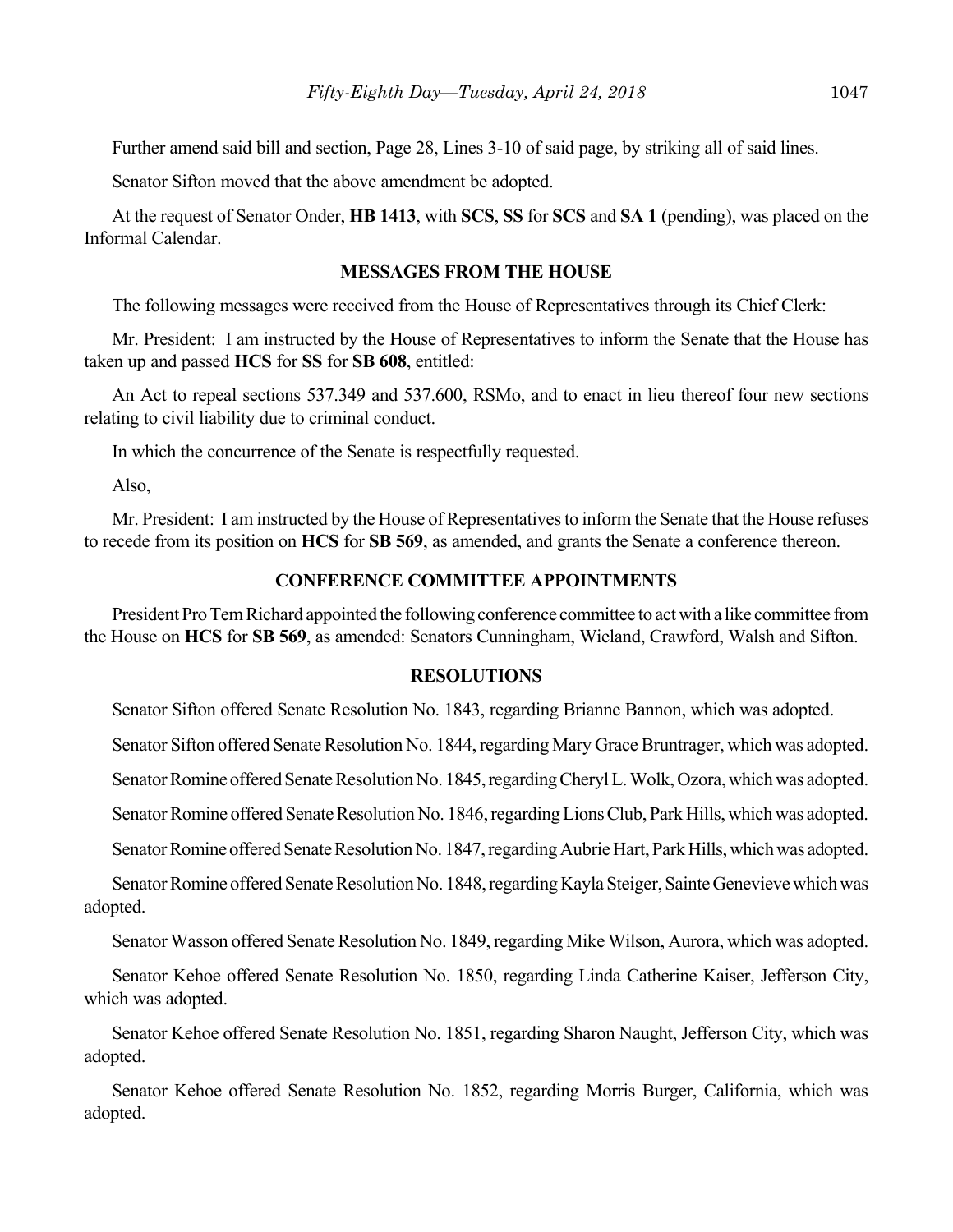# **INTRODUCTION OF GUESTS**

Senator Schaaf introduced to the Senate, Dennis Bonjour, A-Team of Missouri, St. Joseph.

Senator Cierpiot introduced to the Senate, the Physician of the Day, Dr. Michael Monaco, Lee's Summit.

Senator Crawford introduced to the Senate, Pastor Grande, and his wife, Valerie; teachers Tim Martin and Eric Schaefer; and students Connor Morris, Seth Harper and Will Fagerlund, AGAPE Boarding School, Stockton.

Senator Sifton introduced to the Senate, Brianne Bannon, St. Charles; and Mary Grace Bruntrager, St. Louis.

Senator Kehoe introduced to the Senate, J. P. Rowland, and employees of Sheltered Workshops across the state.

Senator Eigel introduced to the Senate, his wife, Amanda, St. Charles; his mother, Charlotte R. Eigel, Dayton, Ohio; and his sister, Karen Holden, McKinney, Texas.

Senator Munzlinger introduced to the Senate, his wife, Michelle, Williamstown.

Senator Emery introduced to the Senate, Lillian Johnson, Raymore.

On motion of Senator Kehoe, the Senate adjourned under the rules.

# SENATE CALENDAR

# FIFTY-NINTH DAY–WEDNESDAY, APRIL 25, 2018

# FORMAL CALENDAR

# HOUSE BILLS ON SECOND READING

HCS for HB 2140 HB 2336-Tate HCS for HBs 2523 & 2524 HCS for HB 1542 HCS for HB 1915

HB 2155-Schroer HCS for HB 2017 HCS for HB 2018 HCS for HB 1999 HCS for HB 1289

# THIRD READING OF SENATE BILLS

SS for SB 579-Libla (In Fiscal Oversight) SS for SB 699-Sifton (In Fiscal Oversight) SS for SCS for SB 907-Kehoe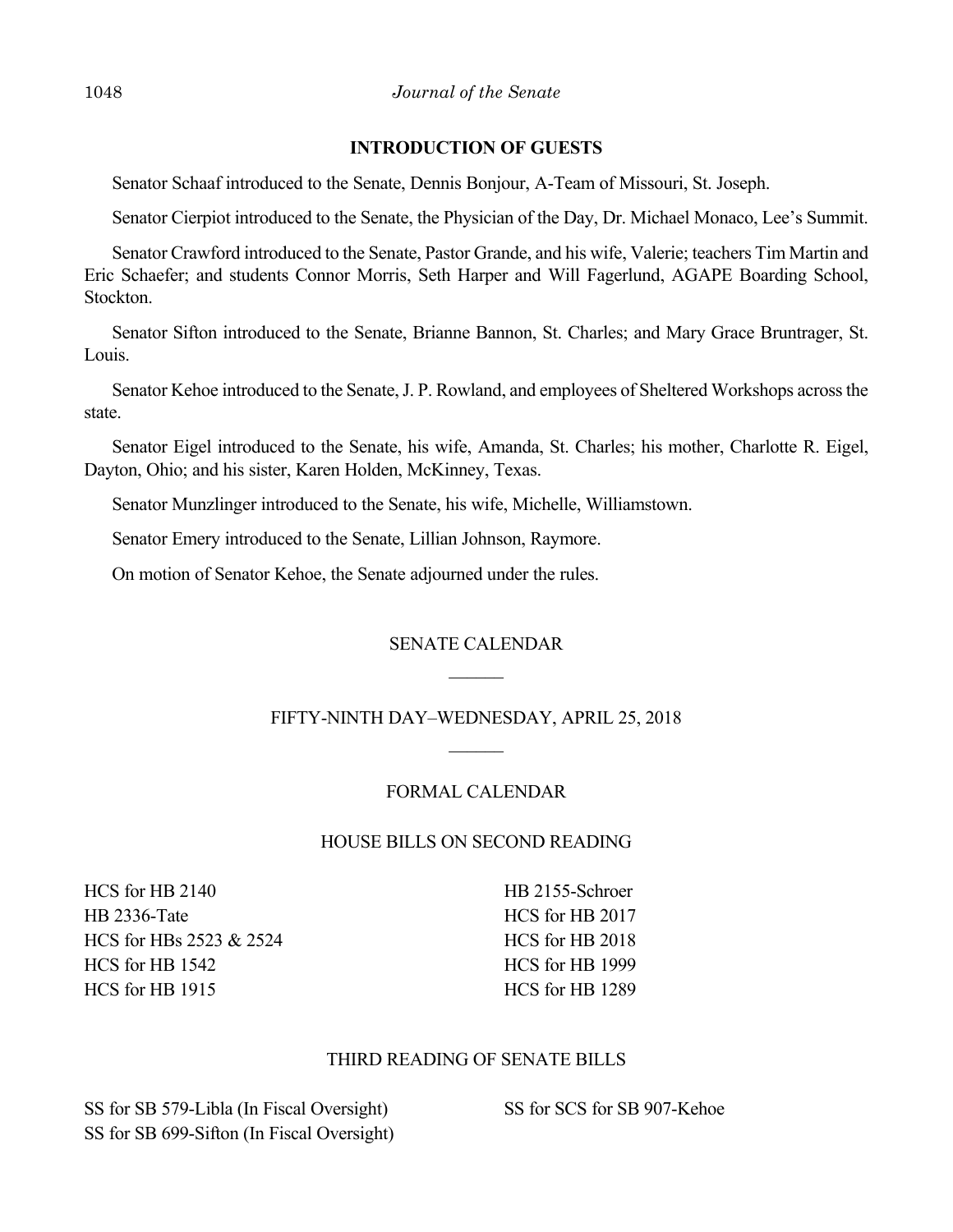#### SENATE BILLS FOR PERFECTION

SJR 36-Schatz, with SCS SB 678-Eigel

SB 1102-Kehoe, with SCS

#### HOUSE BILLS ON THIRD READING

 1. HCS for HB 2116, with SCS (Schatz) 2. HB 1355-Phillips, with SCS (Schatz) 3. HCS for HB 1617, with SCS (Onder) 4. HB 1492-Lynch (Brown) 5. HCS for HB 1597, with SCS (Wasson) 6. HB 1744-Hansen (Romine) 7. HCS for HB 1606 (Romine) 8. HB 1428-Muntzel (Munzlinger) 9. HCS for HB 2034, with SCS (Munzlinger) 10. HCS for HB 1796 (Rowden) 11. HB 2122-Engler, with SCS (Schatz) 12. HCS for HB 1443, with SCS (Sater)

13. HCS for HB 1645 (Rowden)

14. HCS for HB 2001 (Brown) 15. HCS for HB 2002, with SCS (Brown) 16. HCS for HB 2003, with SCS (Brown) 17. HCS for HB 2004, with SCS (Brown) 18. HCS for HB 2005, with SCS (Brown) 19. HCS for HB 2006, with SCS (Brown) 20. HCS for HB 2007, with SCS (Brown) 21. HCS for HB 2008, with SCS (Brown) 22. HCS for HB 2009, with SCS (Brown) 23. HCS for HB 2010, with SCS (Brown) 24. HCS for HB 2011, with SCS (Brown) 25. HCS for HB 2012, with SCS (Brown)

26. HCS for HB 2013, with SCS (Brown)

#### INFORMAL CALENDAR

### THIRD READING OF SENATE BILLS

# SS#2 for SCS for SBs 617, 611 & 667-Eigel (In Fiscal Oversight)

#### SENATE BILLS FOR PERFECTION

SB 546-Munzlinger, with SS#4 (pending) SB 550-Wasson, with SCS SB 553-Dixon, with SCS, SS for SCS & SA 1 (pending) SBs 555 & 609-Brown, with SCS SB 556-Brown, with SA 1 (pending) SB 561-Sater, with SA 1 (pending) SB 567-Cunningham, with SCS, SS for SCS, SA 1 & SA 1 to SA 1 (pending)

SB 578-Romine

SB 599-Schatz SB 602-Onder, with SCS SB 612-Koenig, with SCS, SS#2 for SCS, SA 2, SSA 1 for SA 2 & SA 1 to SSA 1 for SA 2 (pending) SB 663-Schatz, with SCS, SS for SCS & SA 1

SB 591-Hegeman, with SCS SB 596-Riddle, with SCS

(pending)

SB 730-Wallingford, with SCS & SA 1 (pending)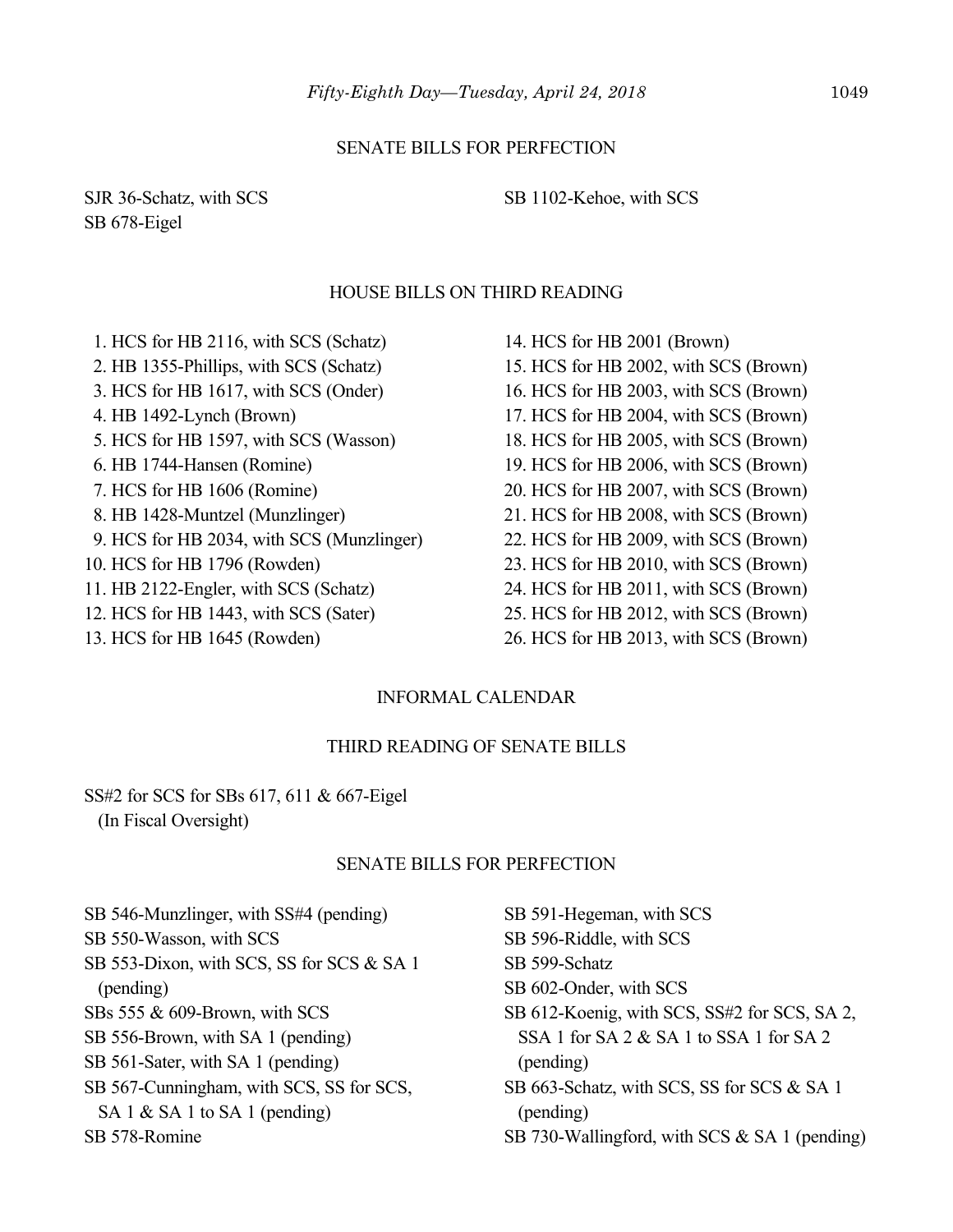SB 751-Schatz SB 767-Hoskins, with SCS, SS for SCS & SA 2 (pending) SB 774-Munzlinger SB 813-Riddle, with SCS & SA 1 (pending) SB 822-Hegeman, with SCS & SS for SCS (pending) SB 832-Rowden, with SCS, SS#2 for SCS & point of order (pending) SB 837-Rowden SB 848-Riddle SB 849-Kehoe and Schupp, with SCS, SA 1 & SA 1 to SA 1 (pending) SB 859-Koenig, with SCS & SS for SCS (pending)

SB 860-Koenig, with SCS, SS for SCS & SA 1 (pending) SB 861-Hegeman, with SCS SB 865-Kehoe SB 893-Sater, with SCS, SS for SCS & SA 1 (pending) SB 912-Rowden, with SCS & SS#3 for SCS (pending) SB 920-Riddle, with SS & SA 2 (pending) SB 928-Onder, with SCS SB 949-Emery, with SCS, SS for SCS & SA 2 (pending) SB 1003-Wasson, with SS & SA 1 (pending) SB 1007-Kehoe, with SCS SB 1021-Dixon and Wallingford, with SCS

### HOUSE BILLS ON THIRD READING

HCS for HB 1286, with SCS & SA 1 (pending) (Romine) HCS for HBs 1288, 1377 & 2050, with SCS (Dixon) HB 1303-Alferman, with SCS (Rowden) HB 1329-Remole, with SCS, SS for SCS & SA 5 (pending) (Munzlinger) SS for SCS for HB 1350-Smith (163) (Rowden) HB 1413-Taylor, with SCS, SS for SCS & SA 1 (pending) (Onder) HB 1442-Alferman, with SCS, SS for SCS & SA 1 (pending) (Schatz) HCS for HB 1461 (Rowden)

HCS for HB 1500, with SCS, SS for SCS, SA 3 & SSA 1 for SA 3 (pending) (Koenig) HB 1578-Kolkmeyer (Munzlinger) HCS for HB 1605, with SCS (Kehoe) HB 1630-Evans (Rowden) HB 1691-Miller, with SCS (Emery) HCS for HBs 1729, 1621 & 1436 (Brown) HB 1769-Mathews, with SCS (Schatz) HCS for HB 1879, with SCS, SS for SCS & SA 1 (pending) (Cunningham) HB 1880-Trent, with SCS (Cunningham) HCS for HB 1991, with SCS (Rowden) HB 2044-Taylor, with SCS (pending) (Dixon)

### SENATE BILLS WITH HOUSE AMENDMENTS

SS for SB 608-Hoskins, with HCS

# BILLS IN CONFERENCE AND BILLS CARRYING REQUEST MESSAGES

### In Conference

SB 569-Cunningham, with HCS, as amended HB 1291-Henderson, with SS for SCS,

as amended (Romine)